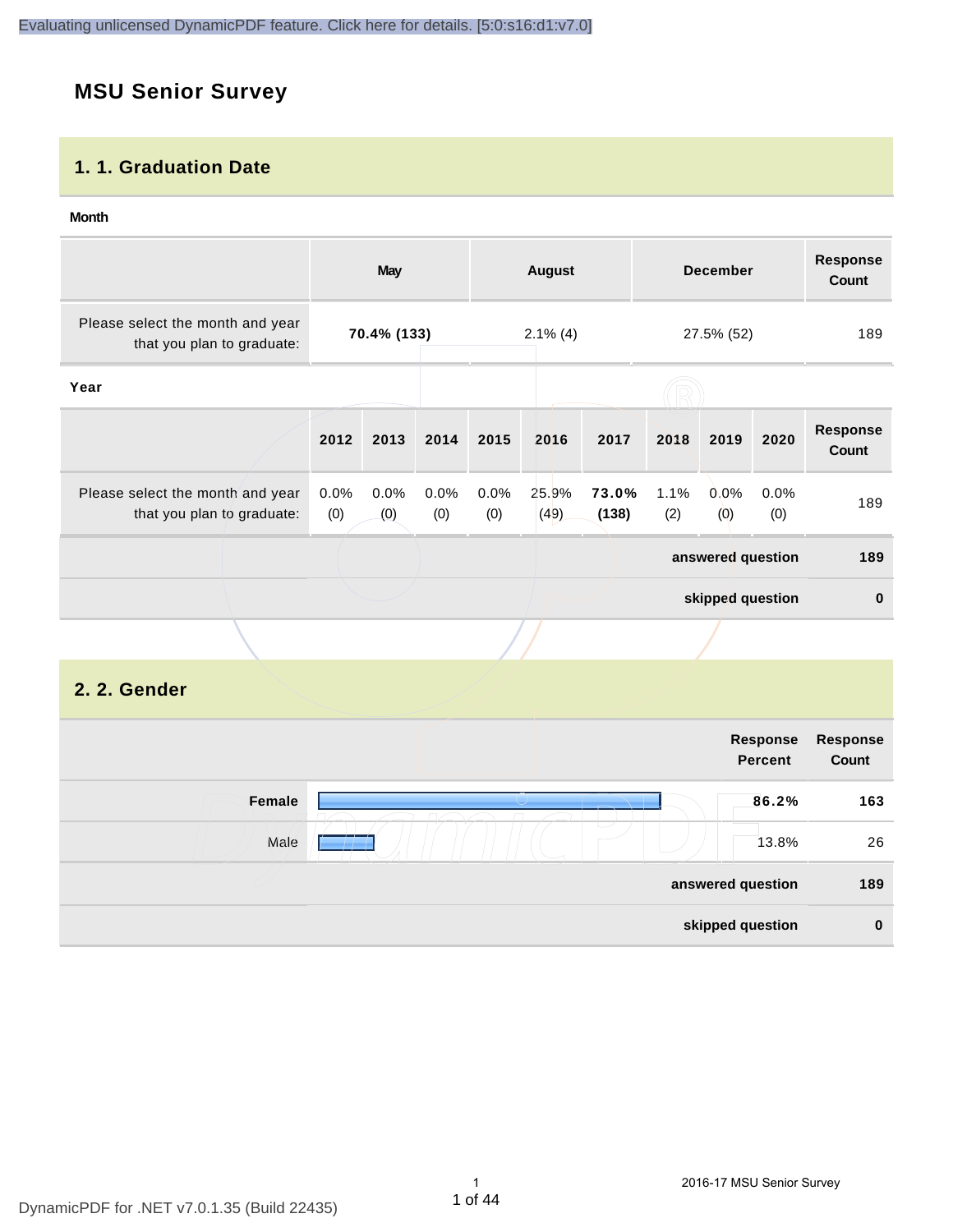#### **3. 3. Ethnic Background**

|                                           |                         | <b>Response</b><br><b>Percent</b> | <b>Response</b><br>Count |
|-------------------------------------------|-------------------------|-----------------------------------|--------------------------|
| White                                     |                         | 92.1%                             | 174                      |
| Black/African-American                    |                         | 6.3%                              | 12                       |
| Asian                                     |                         | 0.0%                              | $\mathbf 0$              |
| Hispanic/Latino                           | $\overline{\mathsf{I}}$ | 0.5%                              | $\mathbf{1}$             |
| American Indian/Alaskan Native            |                         | 0.0%                              | $\mathbf 0$              |
| Native Hawaiian/Other Pacific<br>Islander |                         | 0.0%                              | $\pmb{0}$                |
| Two or more races                         | П                       | 1.1%                              | $\overline{2}$           |
|                                           |                         | answered question                 | 189                      |
|                                           |                         | skipped question                  | $\pmb{0}$                |
|                                           |                         |                                   |                          |

# **4. 4. Are you a U.S. citizen?**

|            | Response<br><b>Percent</b> | Response<br>Count |
|------------|----------------------------|-------------------|
| <b>Yes</b> | 100.0%                     | 189               |
| No         | $0.0\%$<br>$\bigcirc$      | 0                 |
|            | answered question          | 189               |
|            | skipped question           | $\mathbf 0$       |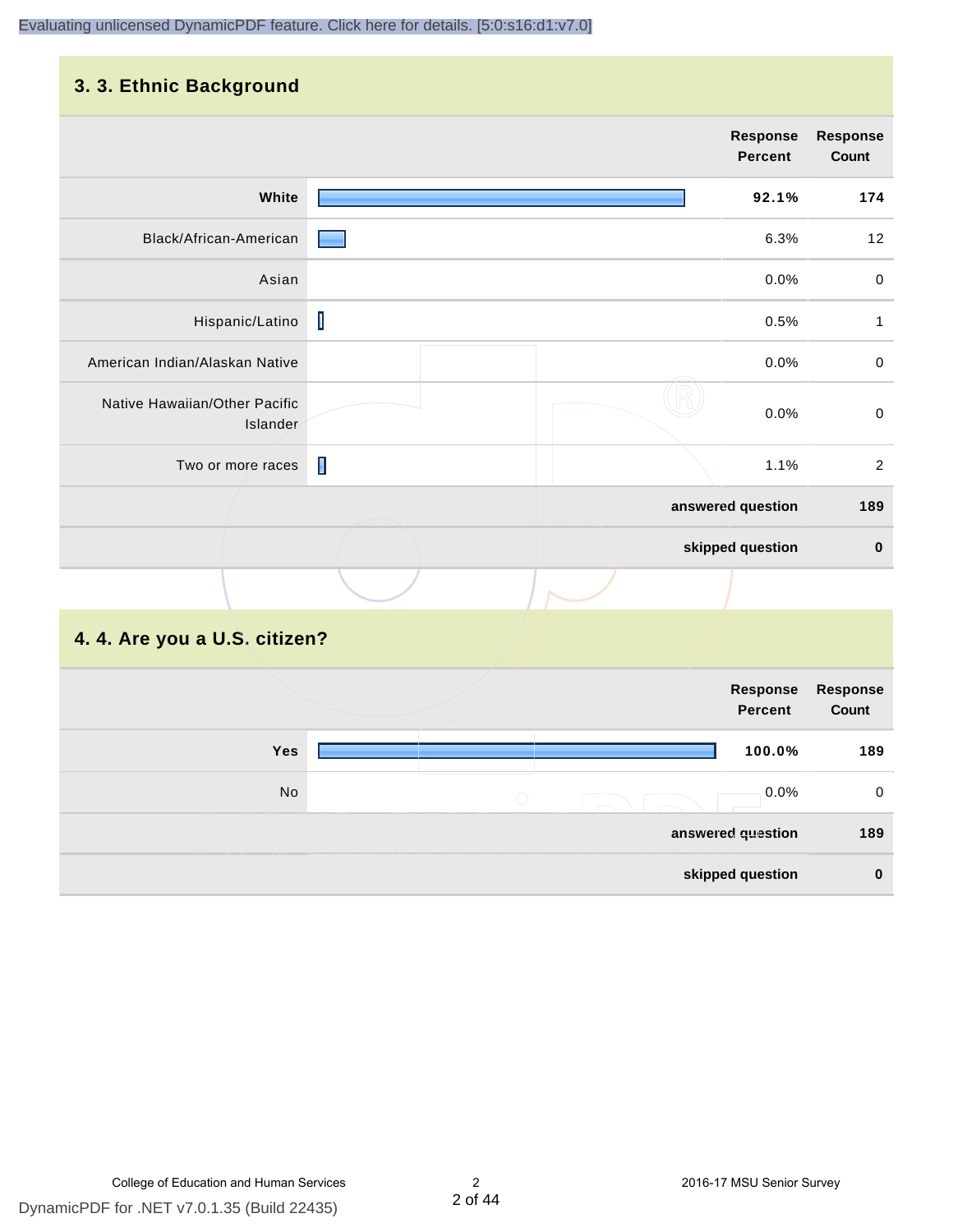# **5. 5. What is your residency classification at MSU? Response Response Percent Count In-state 81.4% 153** Out-of-state 18.6% 35 International 0.0% 0 **answered question 188 skipped question 1** DynamicPDF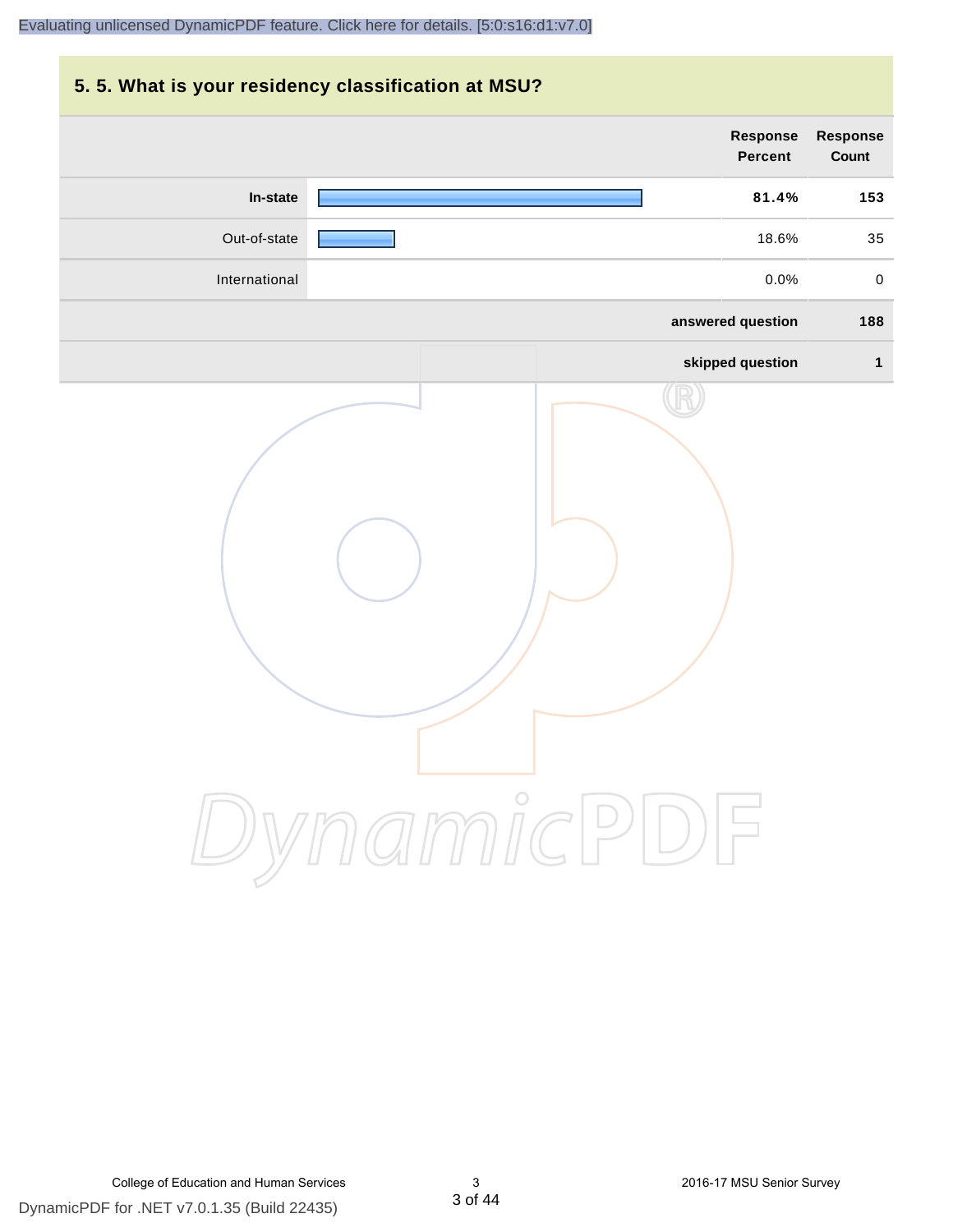| 5.5. What is your residency classification at MSU? |     |
|----------------------------------------------------|-----|
| answered question                                  | 188 |
| skipped question                                   |     |

#### **6. 6. Age**

|               |                | Response<br>Percent | <b>Response</b><br>Count |
|---------------|----------------|---------------------|--------------------------|
| 24 or younger |                | 78.3%               | 148                      |
| 25-34         |                | 13.2%               | 25                       |
| 35-44         |                | 6.3%                | 12                       |
| 45 or older   | $\blacksquare$ | 2.1%                | 4                        |
|               |                | answered question   | 189                      |
|               |                | skipped question    | $\mathbf 0$              |

# **7. 7. Has either of your parents received a bachelor's degree?**

|                   | Response<br><b>Percent</b> | Response<br>Count |
|-------------------|----------------------------|-------------------|
| Yes<br>$\bigcirc$ | 46.3%                      | 87                |
| <b>No</b>         | 53.7%                      | 101               |
|                   | answered question          | 188               |
|                   | skipped question           |                   |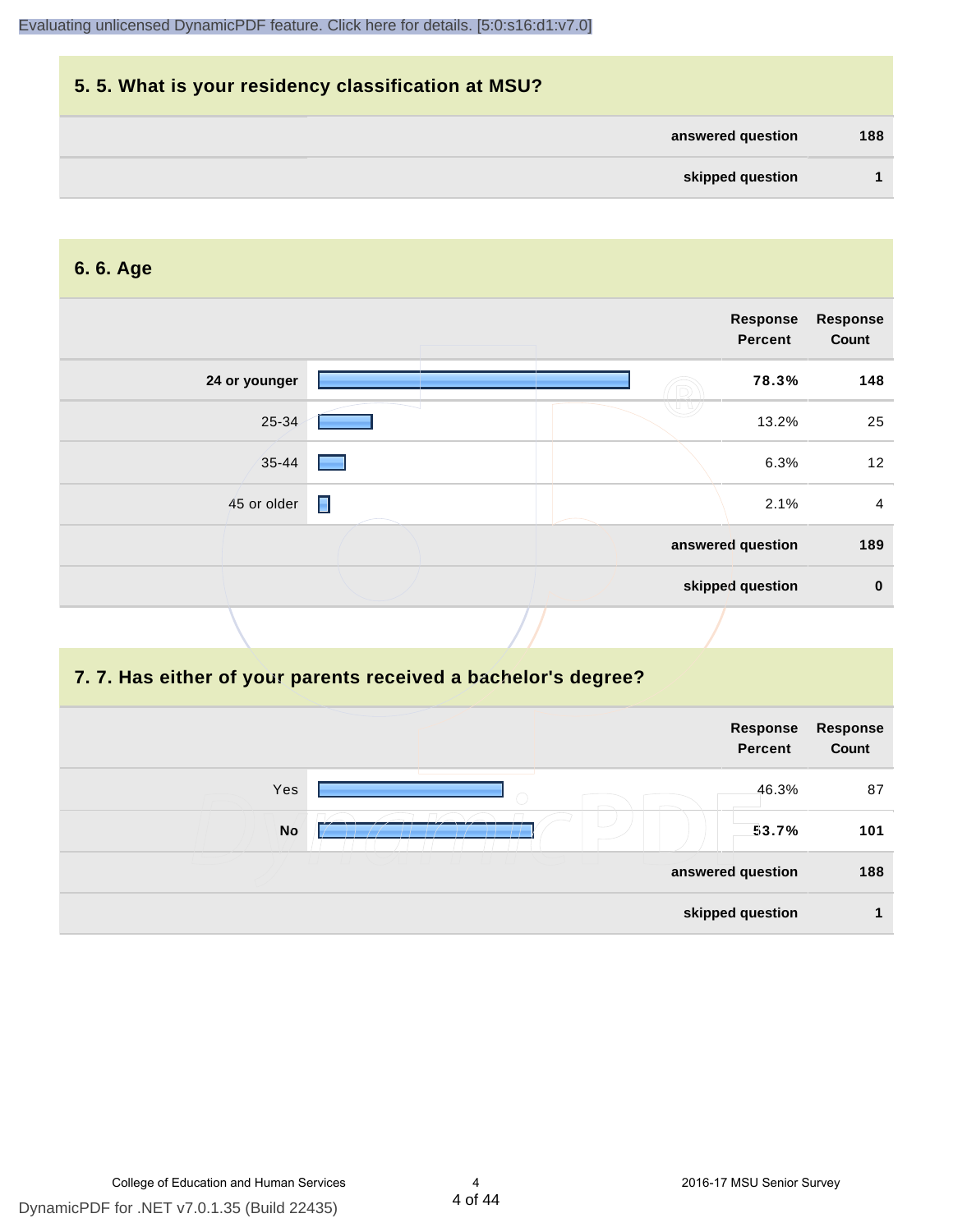#### **8. 8. Has either of your parents received a degree from MSU?**

| Response<br>Count | Response<br><b>Percent</b> |           |
|-------------------|----------------------------|-----------|
| 31                | 16.4%                      | Yes       |
| 158               | 83.6%                      | <b>No</b> |
| 189               | answered question          |           |
| $\bf{0}$          | skipped question           |           |

| 9.9. What was your original entry status to MSU?    |                                   |                          |
|-----------------------------------------------------|-----------------------------------|--------------------------|
|                                                     | <b>Response</b><br><b>Percent</b> | <b>Response</b><br>Count |
| <b>Freshman</b>                                     | 52.9%                             | 100                      |
| Transfer from community<br>college/technical school | 39.2%                             | 74                       |
| Transfer from 4-yr institution                      | 7.9%                              | 15                       |
|                                                     | answered question                 | 189                      |
|                                                     | skipped question                  | $\bf{0}$                 |

**10. 10. How many credits were transferred?**

| <b>Response</b><br>Count | Response<br><b>Percent</b> |   |             |
|--------------------------|----------------------------|---|-------------|
| 3                        | 3.4%                       | Е | 12 or fewer |
| 9                        | 10.1%                      |   | 13-30       |
| 25                       | 28.1%                      |   | $31 - 60$   |
| 52                       | 58.4%                      |   | Over 60     |
| 89                       | answered question          |   |             |
| 100                      | skipped question           |   |             |

5 of 44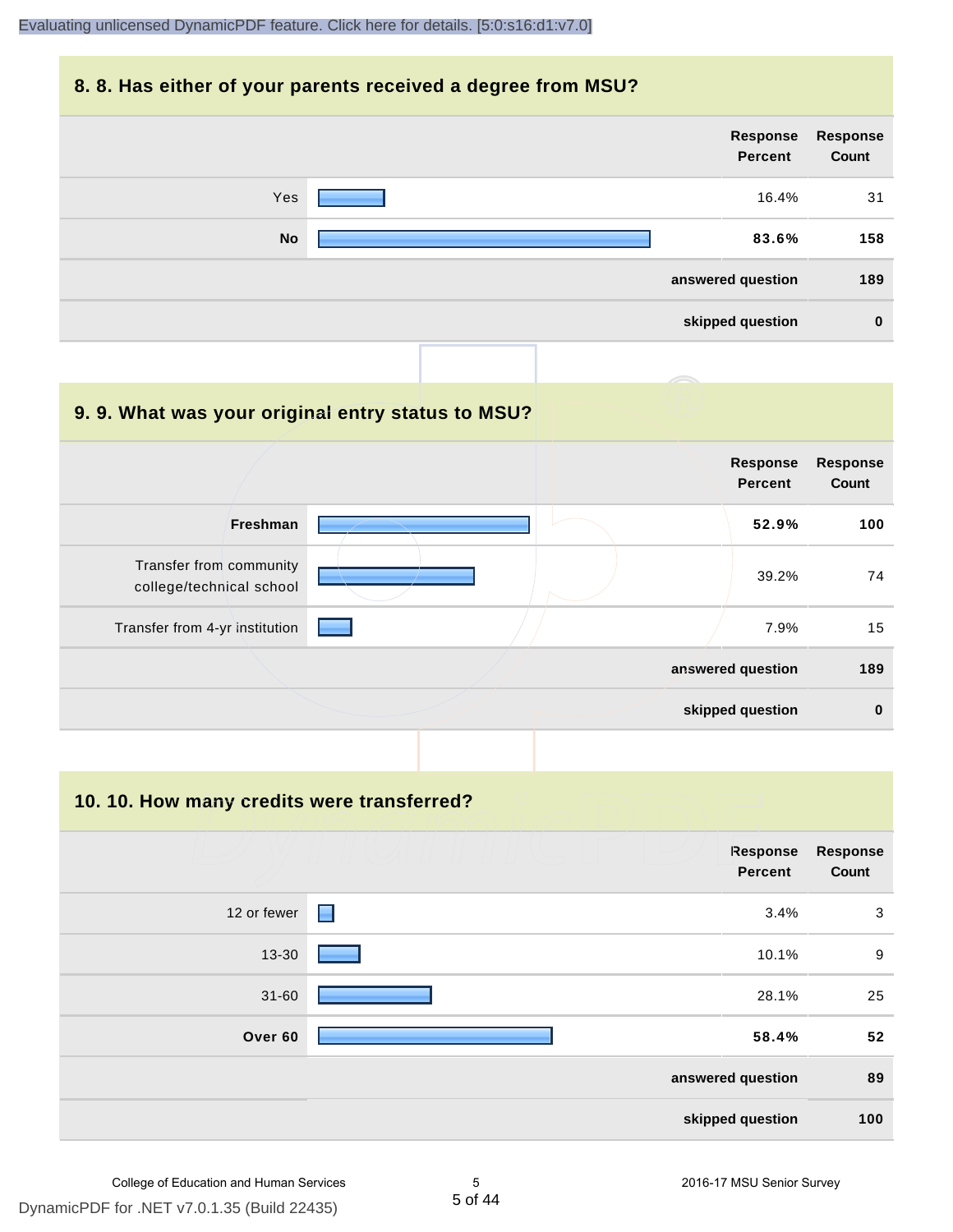#### **11. 11. Approximately what percent of your University Studies (general education) classes did you take at MSU?**

|                                                      |   |  | <b>Response</b><br><b>Percent</b> | <b>Response</b><br>Count |
|------------------------------------------------------|---|--|-----------------------------------|--------------------------|
| Under 25%                                            |   |  | 57.3%                             | 51                       |
| 25-49%                                               |   |  | 16.9%                             | 15                       |
| 50-74%                                               |   |  | 21.3%                             | 19                       |
| 75-100%                                              |   |  | 4.5%                              | $\overline{4}$           |
|                                                      |   |  | answered question                 | 89                       |
|                                                      |   |  | skipped question                  | 100                      |
|                                                      |   |  |                                   |                          |
| 12. 12. What has been your attendance status at MSU? |   |  |                                   |                          |
|                                                      |   |  | <b>Response</b><br><b>Percent</b> | <b>Response</b><br>Count |
| <b>Primarily full-time</b>                           |   |  | 98.9%                             | 187                      |
| Primarily part-time                                  | П |  | 1.1%                              | $\overline{2}$           |
|                                                      |   |  | answered question                 | 189                      |
|                                                      |   |  | skipped question                  | $\pmb{0}$                |

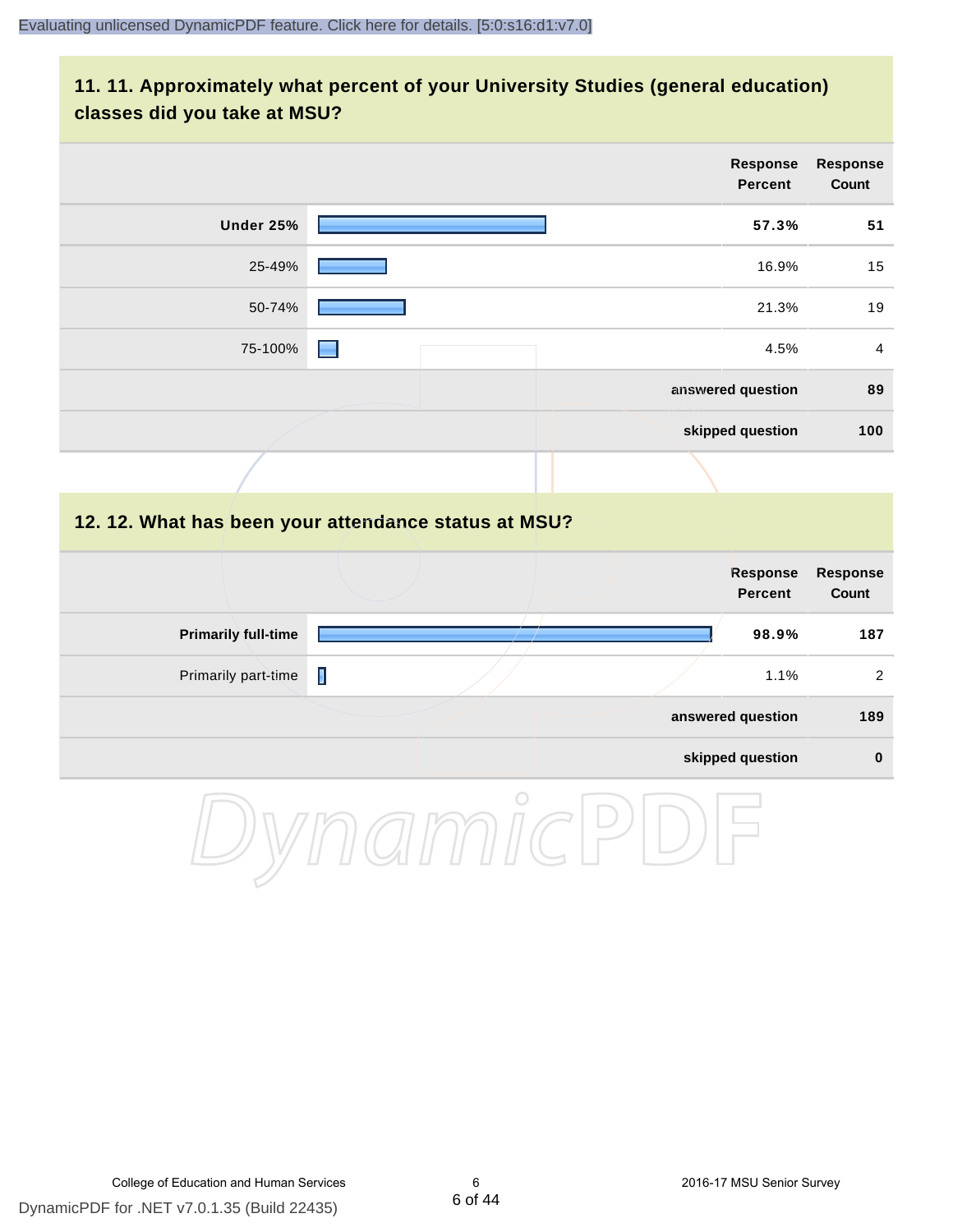# **13. 13. In which Residential College are you a member?**

|                            | <b>Response</b><br><b>Percent</b> | <b>Response</b><br>Count |
|----------------------------|-----------------------------------|--------------------------|
| Do not know                | 15.5%                             | 29                       |
| <b>Clark College</b>       | 12.3%                             | 23                       |
| Elizabeth College          | 11.2%                             | 21                       |
| Franklin-Springer Colleges | 10.7%                             | 20                       |
| <b>Hart College</b>        | 10.7%                             | 20                       |
| <b>Hester College</b>      | 12.3%                             | 23                       |
| <b>Regents College</b>     | 8.6%                              | 16                       |
| <b>Richmond College</b>    | 10.2%                             | 19                       |
| White College              | 8.6%                              | 16                       |
|                            | answered question                 | 187                      |
|                            | skipped question                  | $\mathbf{2}$             |

DynamicPDF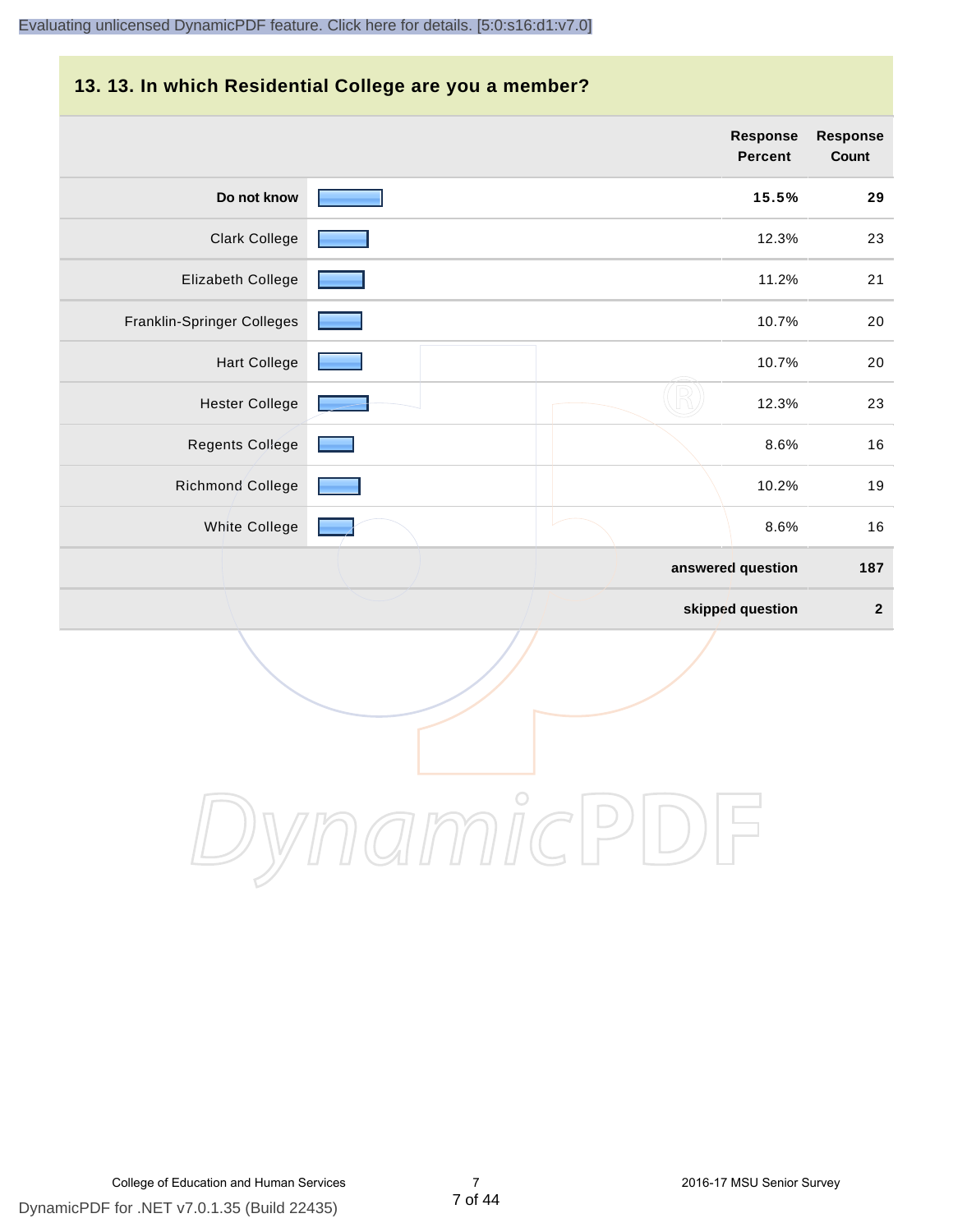# **13. 13. In which Residential College are you a member? answered question 187 skipped question 2**

#### **14. 14. Have you ever received any type of Financial Aid while at MSU? (scholarships, grants, work-study, etc.)**



**15. 15. How many years will it take you to complete your degree from the point of your initial enrollment in college (including any time at a previous institution)?**

|               |            | <b>Response</b><br>Percent | <b>Response</b><br>Count |
|---------------|------------|----------------------------|--------------------------|
| Two           |            | 12.7%                      | 24                       |
| Three         | $\bigcirc$ | 10.1%                      | 19                       |
| Four          |            | 51.3%                      | 97                       |
| Five          |            | 16.9%                      | 32                       |
| Six           | ۰          | 5.3%                       | 10                       |
| More than six | E          | 3.7%                       | $\overline{7}$           |
|               |            | answered question          | 189                      |
|               |            | skipped question           | $\bf{0}$                 |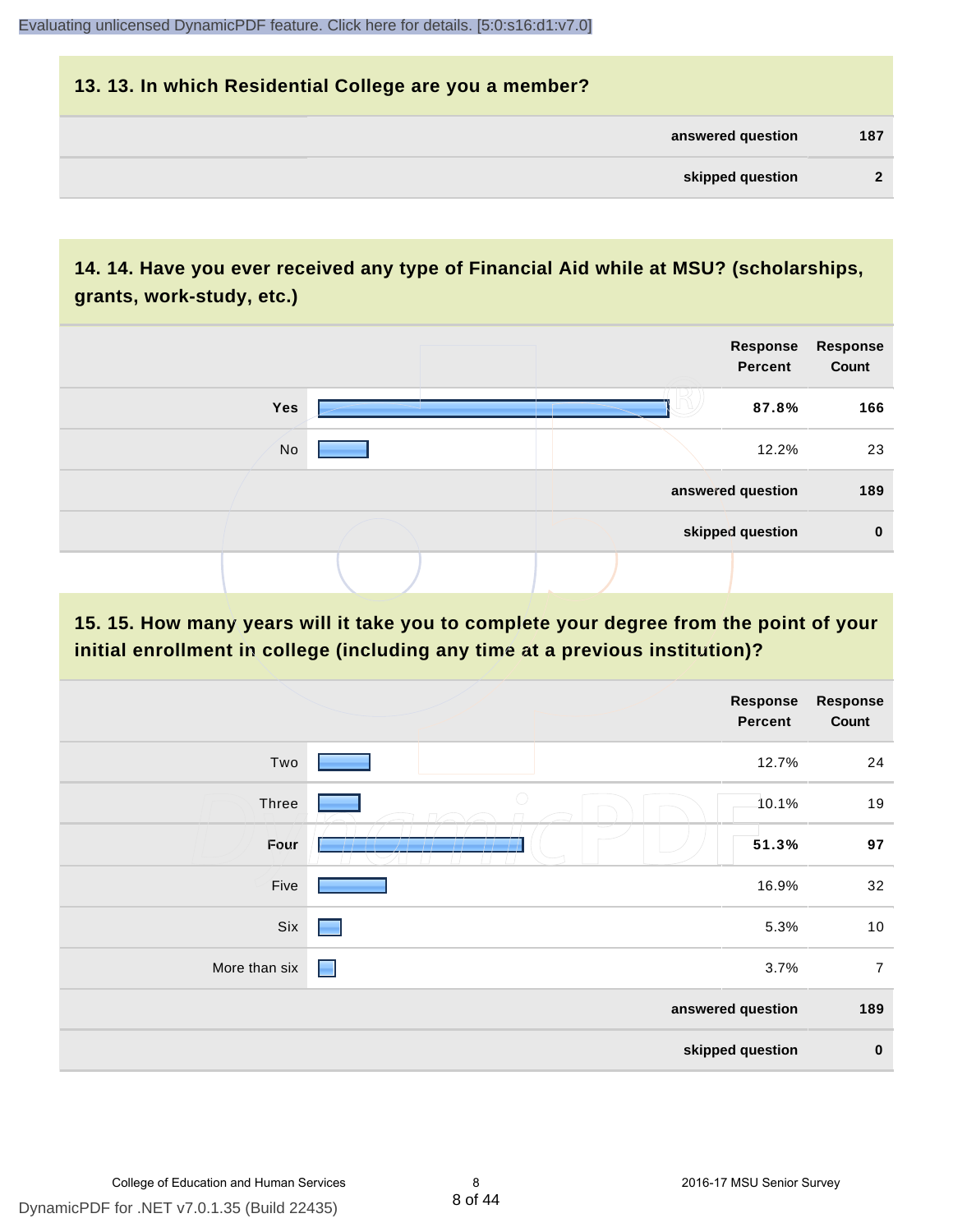#### **16. 16. In what range does your grade point average fall?**

| Response<br>Count | Response<br>Percent |                |
|-------------------|---------------------|----------------|
| $\pmb{0}$         | 0.0%                | Less than 2.00 |
| $\pmb{0}$         | $0.0\%$             | 2.00-2.50      |
| $22\,$            | 11.6%               | $2.51 - 3.00$  |
| 84                | 44.4%               | $3.01 - 3.50$  |
| 83                | 43.9%               | $3.51 - 4.00$  |
| 189               | answered question   |                |
| $\pmb{0}$         | skipped question    |                |
|                   | $\bigcirc$          |                |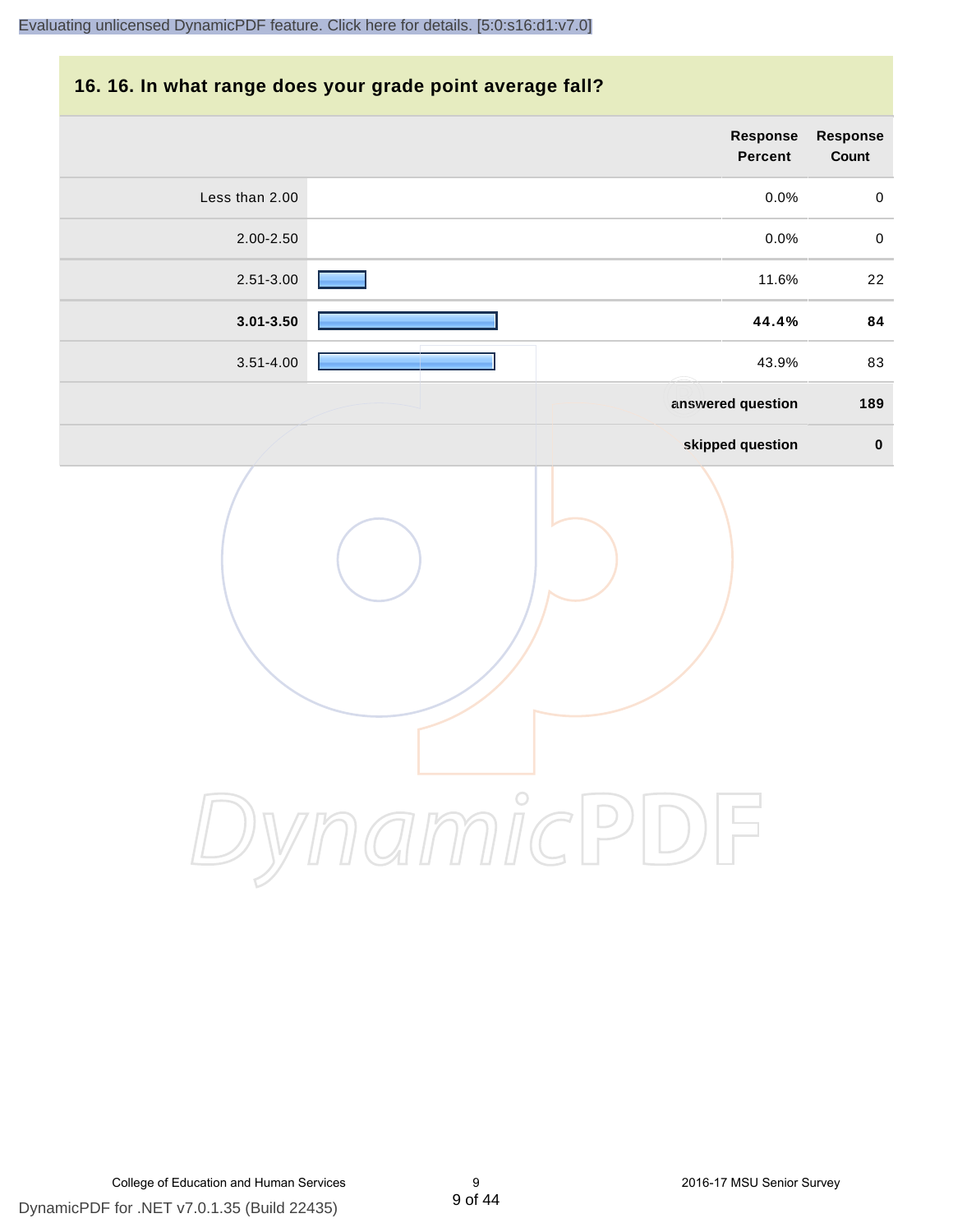|                                                          |                                                                                                                                                                                                                                                                                                                                                                                  | <b>Response</b><br><b>Percent</b> | <b>Response</b><br><b>Count</b> |
|----------------------------------------------------------|----------------------------------------------------------------------------------------------------------------------------------------------------------------------------------------------------------------------------------------------------------------------------------------------------------------------------------------------------------------------------------|-----------------------------------|---------------------------------|
| Accounting                                               |                                                                                                                                                                                                                                                                                                                                                                                  | 0.0%                              | $\mathbf 0$                     |
| Advertising                                              |                                                                                                                                                                                                                                                                                                                                                                                  | 0.0%                              | $\pmb{0}$                       |
| Agricultural Science & Technology<br>(associate's)       |                                                                                                                                                                                                                                                                                                                                                                                  | 0.0%                              | $\mathbf 0$                     |
| Agricultural Science (bachelor's)                        |                                                                                                                                                                                                                                                                                                                                                                                  | 0.0%                              | $\mathbf 0$                     |
| Animal Technology/Animal-Equine                          |                                                                                                                                                                                                                                                                                                                                                                                  | 0.0%                              | $\mathbf 0$                     |
| Animal Technology/Vet Tech,<br>Pre-Vet                   |                                                                                                                                                                                                                                                                                                                                                                                  | 0.0%                              | $\mathbf 0$                     |
| <b>Applied Physics</b>                                   |                                                                                                                                                                                                                                                                                                                                                                                  | 0.0%                              | $\mathbf 0$                     |
| Art                                                      |                                                                                                                                                                                                                                                                                                                                                                                  | 0.0%                              | $\boldsymbol{0}$                |
| <b>Athletic Training</b>                                 |                                                                                                                                                                                                                                                                                                                                                                                  | 0.0%                              | $\boldsymbol{0}$                |
| Biology                                                  |                                                                                                                                                                                                                                                                                                                                                                                  | 0.0%                              | $\pmb{0}$                       |
| <b>Business Administration</b><br>(associate's)          |                                                                                                                                                                                                                                                                                                                                                                                  | 0.0%                              | $\pmb{0}$                       |
| <b>Business Administration</b><br>(bachelor's)           | $\bigcirc$                                                                                                                                                                                                                                                                                                                                                                       | 0.0%                              | $\boldsymbol{0}$                |
| <b>Career &amp; Technical Education</b><br>(associate's) | Ī                                                                                                                                                                                                                                                                                                                                                                                | 0.5%                              | $\mathbf{1}$                    |
| Career & Technical Education<br>(bachelor's)             | $\begin{array}{c} \rule{0pt}{2.5ex} \rule{0pt}{2.5ex} \rule{0pt}{2.5ex} \rule{0pt}{2.5ex} \rule{0pt}{2.5ex} \rule{0pt}{2.5ex} \rule{0pt}{2.5ex} \rule{0pt}{2.5ex} \rule{0pt}{2.5ex} \rule{0pt}{2.5ex} \rule{0pt}{2.5ex} \rule{0pt}{2.5ex} \rule{0pt}{2.5ex} \rule{0pt}{2.5ex} \rule{0pt}{2.5ex} \rule{0pt}{2.5ex} \rule{0pt}{2.5ex} \rule{0pt}{2.5ex} \rule{0pt}{2.5ex} \rule{0$ | 1.1%                              | $\overline{c}$                  |
| Chemistry                                                | $\mathbf I$                                                                                                                                                                                                                                                                                                                                                                      | 0.5%                              | $\mathbf{1}$                    |
| <b>Civil Engineering Technology</b><br>(associate's)     |                                                                                                                                                                                                                                                                                                                                                                                  | 0.0%                              | $\mathbf 0$                     |
|                                                          |                                                                                                                                                                                                                                                                                                                                                                                  | answered question                 | 189                             |
|                                                          |                                                                                                                                                                                                                                                                                                                                                                                  | skipped question                  | $\pmb{0}$                       |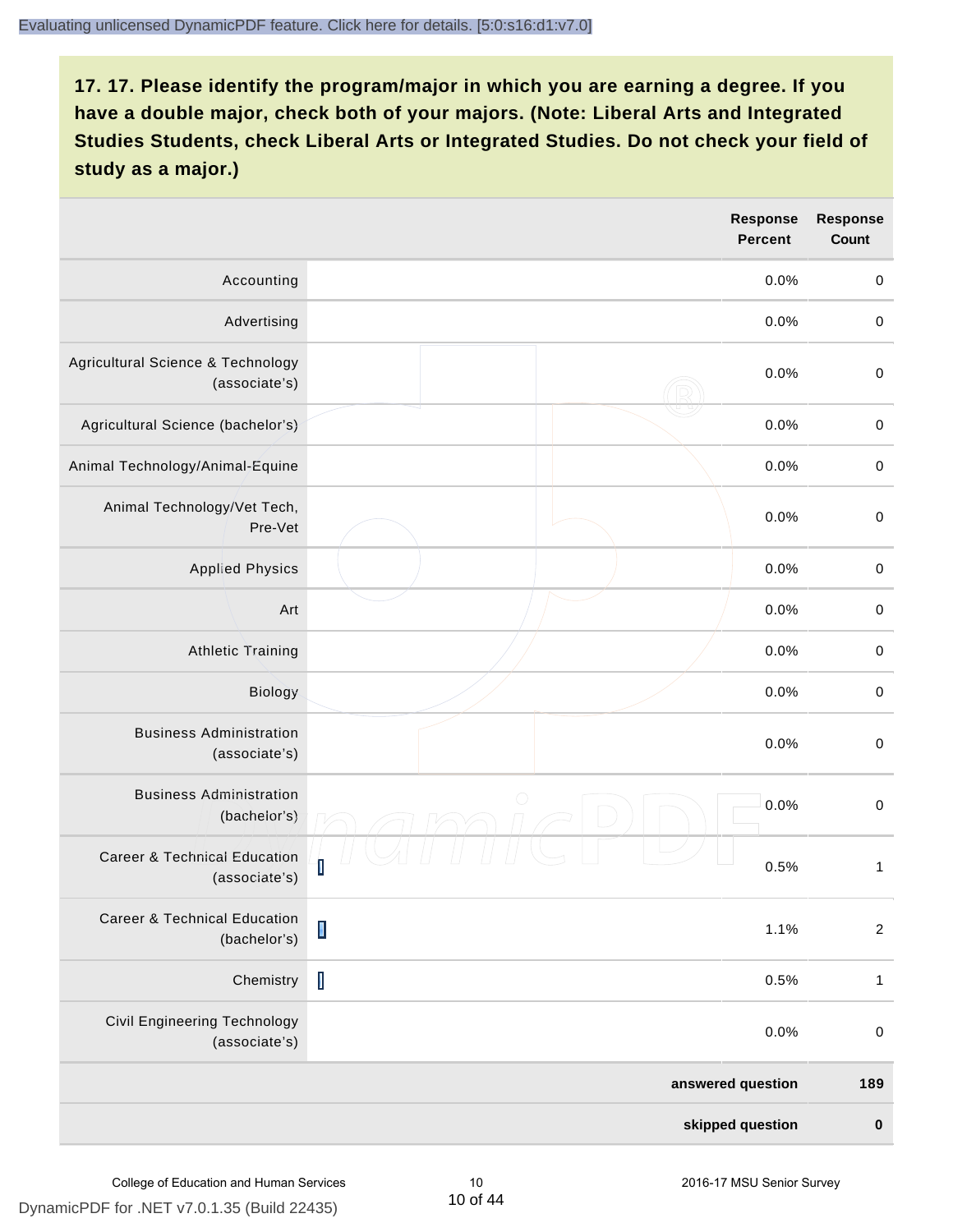| <b>Civil Engineering Technology</b><br>(bachelor's) | 0.0%               |             |
|-----------------------------------------------------|--------------------|-------------|
| <b>Communication Disorders</b>                      | 10.6%              | 20          |
| <b>Community Health</b>                             | 0.0%               | $\pmb{0}$   |
| <b>Computer Information Systems</b>                 | 0.0%               | $\pmb{0}$   |
| <b>Computer Science</b>                             | 0.0%               | $\pmb{0}$   |
| Creative Writing (BFA)                              | 0.0%               | $\pmb{0}$   |
| Criminal Justice                                    | 7.9%               | 15          |
| Economics                                           | 0.0%               | $\pmb{0}$   |
| <b>Electromechanical Engineering</b><br>Technology  | 0.0%               | $\mathbf 0$ |
| <b>Elementary School Education</b>                  | 26.5%              |             |
| Engineering Graphics & Design                       | 0.0%               | $\mathbf 0$ |
| <b>Engineering Physics</b>                          | 0.0%               | $\mathbf 0$ |
| English                                             | 0.0%               | $\pmb{0}$   |
| English Education (TESOL)                           | 0.0%<br>$\bigcirc$ | $\pmb{0}$   |
| <b>Exercise Science</b>                             | 0.0%               | $\pmb{0}$   |
| Finance                                             | 0.0%               | $\mathbf 0$ |
| French                                              | 0.0%               | $\mathbf 0$ |
| General Studies (associate's)                       | 0.0%               | $\mathbf 0$ |
| Geosciences                                         | 0.0%               | $\mathbf 0$ |
| German                                              | 0.0%               | $\mathbf 0$ |
|                                                     | answered question  | 189         |
|                                                     | skipped question   | $\pmb{0}$   |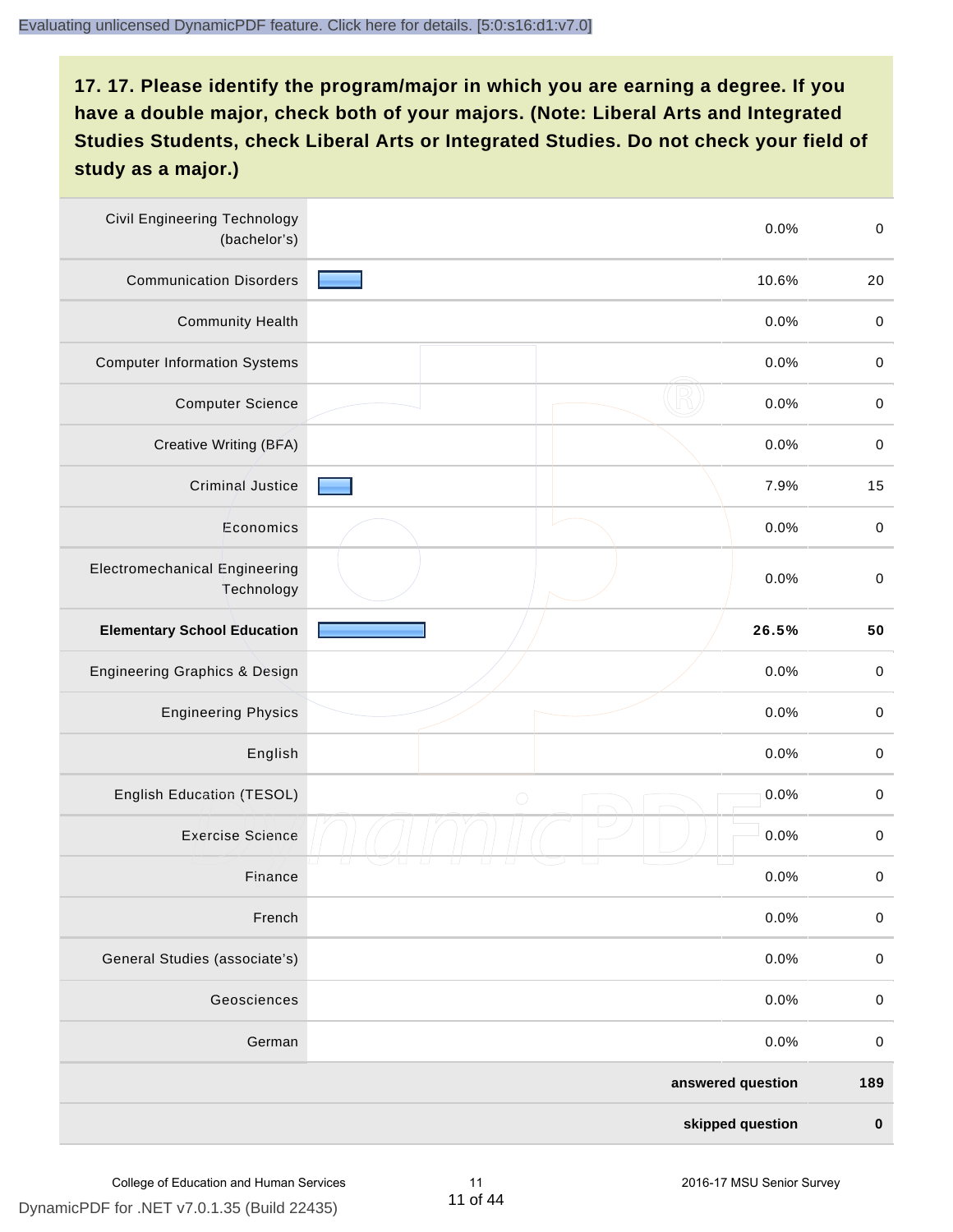| <b>Graphic Communications Media</b>            |                                             | 0.0%              | $\mathbf 0$  |
|------------------------------------------------|---------------------------------------------|-------------------|--------------|
| Health & Physical Education                    | $\blacksquare$                              | 1.1%              | $\sqrt{2}$   |
| <b>Health Information Administration</b>       |                                             | 0.0%              | $\mathbf 0$  |
| History                                        |                                             | 0.0%              | $\,0\,$      |
| <b>Industrial Technology</b><br>(associate's)  |                                             | 0.0%              | $\mathbf 0$  |
| Integrated Studies (BIS)                       |                                             | 0.0%              | $\pmb{0}$    |
| Interdisciplinary Early Childhood<br>Education | $\blacksquare$                              | 2.1%              | 4            |
| <b>Interior Design</b>                         |                                             | 0.0%              | $\mathbf 0$  |
| <b>International Business</b>                  |                                             | 0.0%              | $\mathbf 0$  |
| <b>International Studies</b>                   | $\mathbf I$                                 | 0.5%              | $\mathbf{1}$ |
| Japanese                                       |                                             | 0.0%              | $\mathbf 0$  |
| Journalism                                     |                                             | 0.0%              | $\pmb{0}$    |
| Learning & Behavior Disorders                  |                                             | 6.9%              | 13           |
| <b>Liberal Arts</b>                            | $\bigcirc$                                  | 0.0%              | $\mathbf 0$  |
| Logistics & Supply Chain<br>Management         | $\begin{bmatrix} \phantom{-} \end{bmatrix}$ | 0.5%              | $\mathbf{1}$ |
| Management                                     |                                             | 0.0%              | $\pmb{0}$    |
| Manufacturing Technology                       |                                             | 0.0%              | $\pmb{0}$    |
| Marketing                                      |                                             | 0.0%              | $\mathbf 0$  |
| Mathematics                                    | $\mathbf I$                                 | 0.5%              | $\mathbf{1}$ |
|                                                |                                             | answered question | 189          |
|                                                |                                             | skipped question  | $\pmb{0}$    |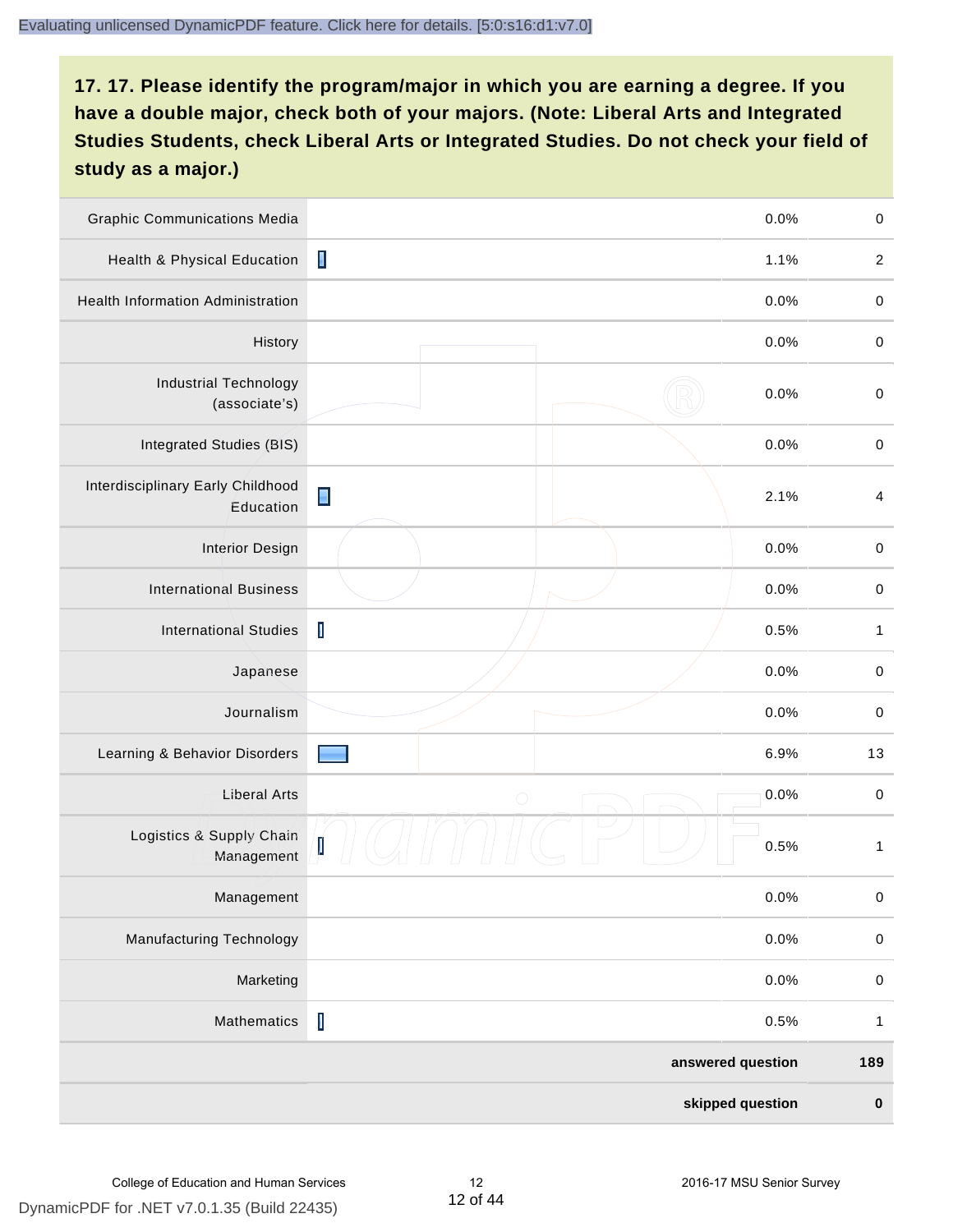| Middle School Education                   | 14.3%                     |                   | 27           |
|-------------------------------------------|---------------------------|-------------------|--------------|
| Music                                     |                           | 0.0%              | $\,0\,$      |
| <b>Music Business</b>                     |                           | 0.0%              | $\mathbf 0$  |
| Nonprofit Leadership Studies              |                           | 6.3%              | 12           |
| Nursing                                   |                           | 0.0%              | $\pmb{0}$    |
| Nursing/RN to BSN                         |                           | 0.0%              | $\,0\,$      |
| Nutrition, Dietetics, & Food Mgmt         |                           | 0.0%              | $\pmb{0}$    |
| Occupational Safety and Health            |                           | 0.0%              | $\pmb{0}$    |
| Organizational Communication              | $\mathbf I$               | 0.5%              | $\mathbf{1}$ |
| Philosophy                                |                           | 0.0%              | $\mathbf 0$  |
| Physics                                   |                           | 0.0%              | $\,0\,$      |
| <b>Political Science</b>                  |                           | 0.0%              | $\mathbf 0$  |
| Psychology                                | Ì                         | 1.1%              | $\sqrt{2}$   |
| <b>Public Administration</b>              |                           | 0.0%              | $\mathbf 0$  |
| <b>Public Relations</b>                   | $\mathsf I$<br>$\bigcirc$ | 0.5%              | 1            |
| <b>Recreation &amp; Leisure Services</b>  | Z                         | 3.2%              | $\,6\,$      |
| Social Work                               |                           | 24.3%             | 46           |
| Sociology                                 |                           | 0.0%              | $\pmb{0}$    |
| Spanish                                   | $\mathbf I$               | 0.5%              | $\mathbf{1}$ |
| <b>Telecommunications Systems</b><br>Mgmt |                           | 0.0%              | $\mathbf 0$  |
|                                           |                           | answered question | 189          |
|                                           |                           | skipped question  | $\pmb{0}$    |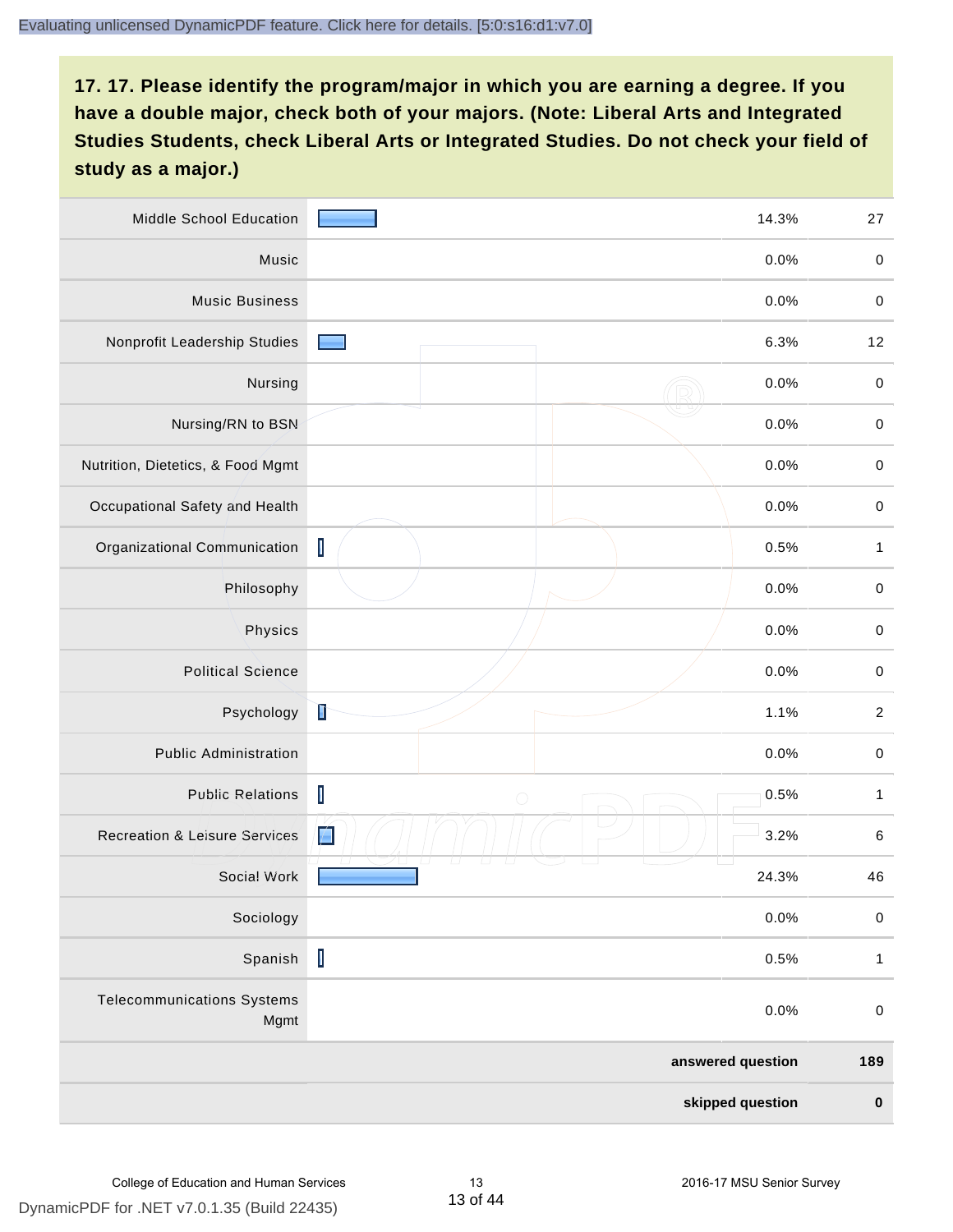| 0   | $0.0\%$           | <b>Television Production</b>    |
|-----|-------------------|---------------------------------|
| 0   | $0.0\%$           | Theatre                         |
| 0   | $0.0\%$           | Wildlife & Conservation Biology |
| 189 | answered question |                                 |
| 0   | skipped question  |                                 |
|     | J 9               |                                 |

#### **18. 20. What is the highest degree you eventually hope to receive?**

|                      | <b>Response</b><br><b>Response</b><br><b>Percent</b> |                   |             |
|----------------------|------------------------------------------------------|-------------------|-------------|
| Associate            | $\mathbf I$                                          | 0.5%              | 1           |
| <b>Baccalaureate</b> |                                                      | 20.1%             | 38          |
| Graduate             |                                                      | 66.1%             | 125         |
| Professional         |                                                      | 13.2%             | 25          |
|                      |                                                      | answered question | 189         |
|                      |                                                      | skipped question  | $\mathbf 0$ |
|                      |                                                      |                   |             |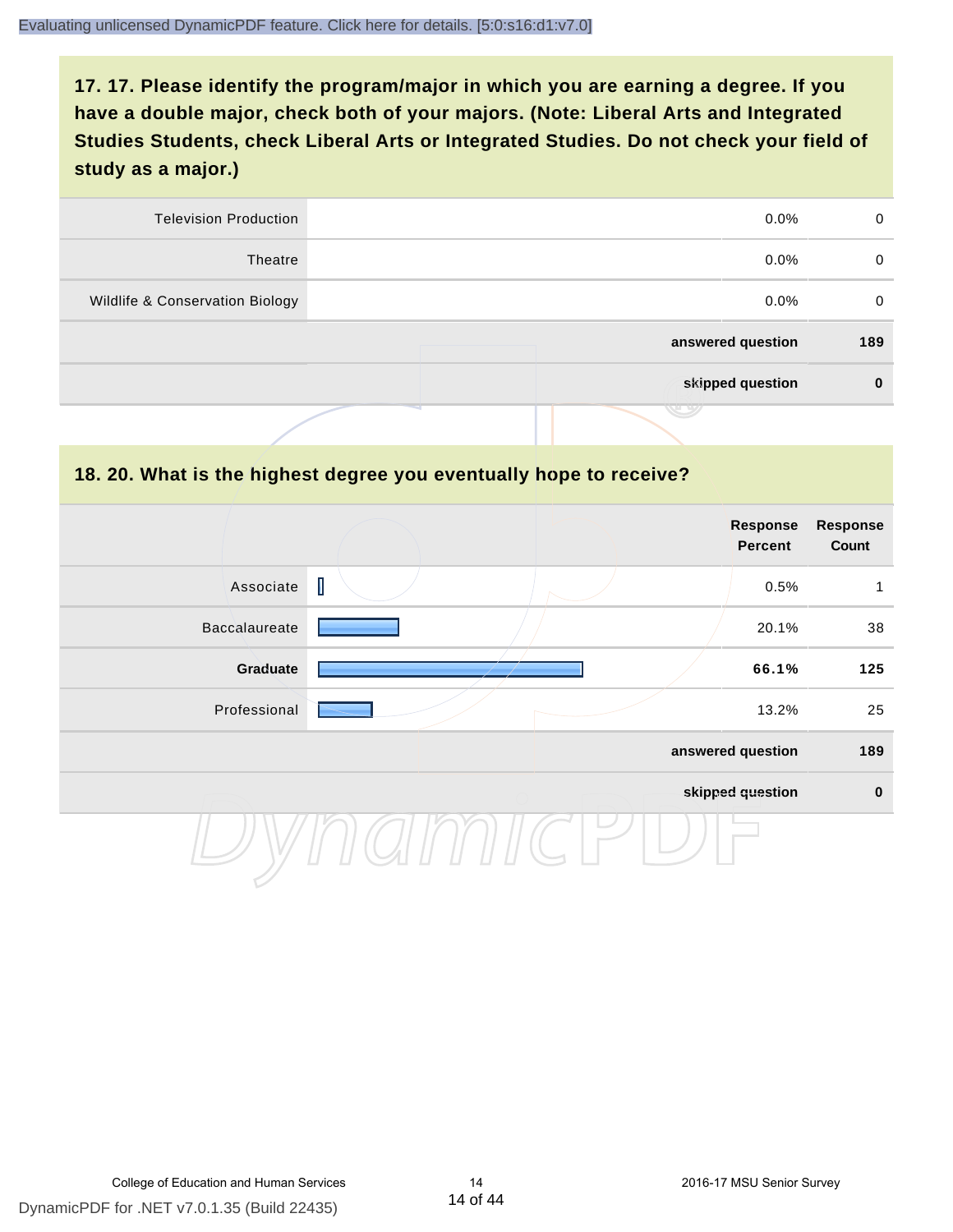| 19. 21. Which best describes your situation? |                                   |                                 |
|----------------------------------------------|-----------------------------------|---------------------------------|
|                                              | <b>Response</b><br><b>Percent</b> | <b>Response</b><br><b>Count</b> |
| Did not change major/area                    | 57.1%                             | 108                             |
| Did not initially declare major/area         | 4.2%                              | 8                               |
| Changed major/area                           | 38.6%                             | 73                              |
|                                              | answered question                 | 189                             |
|                                              | skipped question                  | $\bf{0}$                        |
|                                              | DynamicPDF                        |                                 |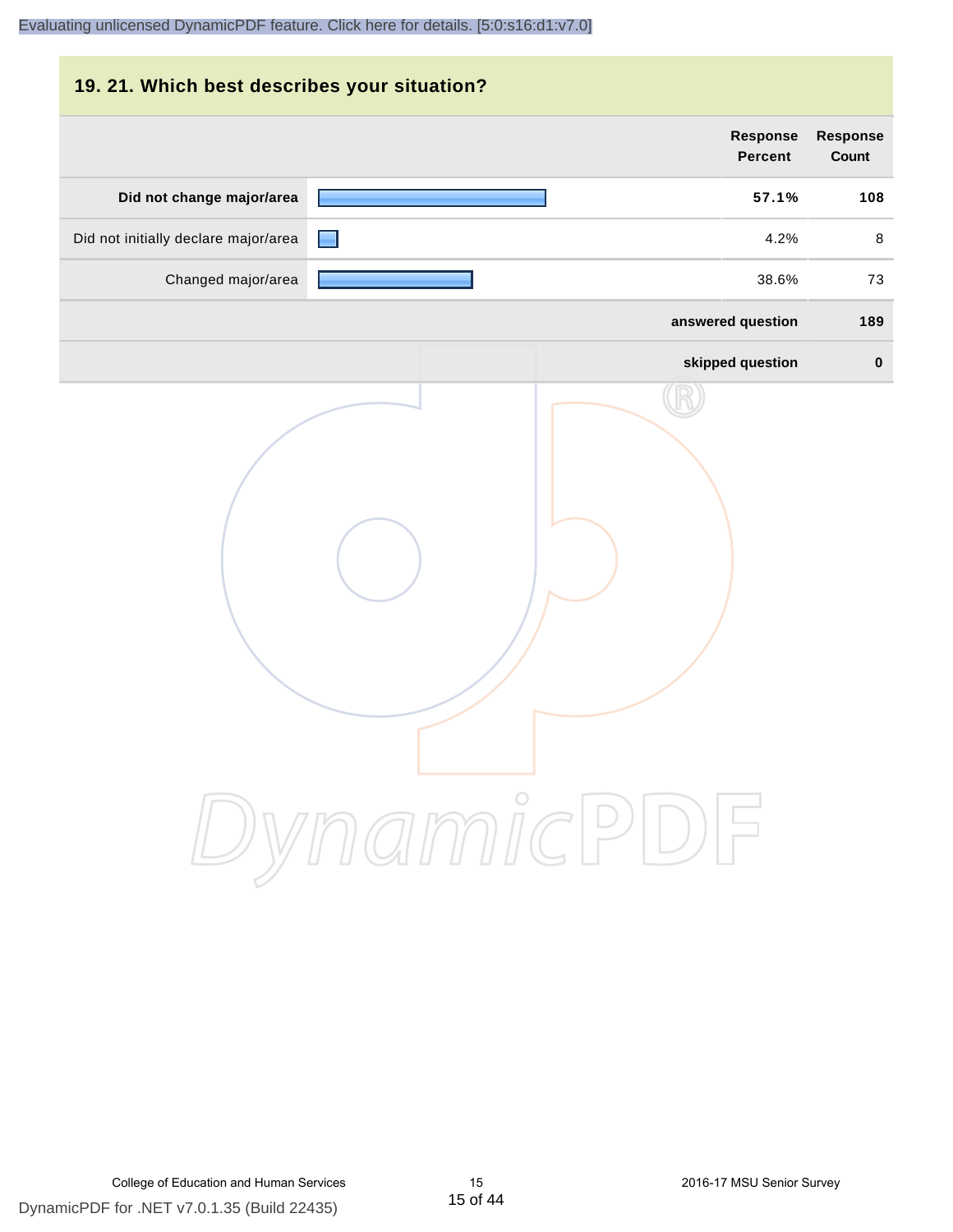# **19. 21. Which best describes your situation? answered question 189 skipped question 0**

#### **20. 22. While school was in session during the past year, how many hours per week, on average, did you work for pay?**

|                    |                 | Response<br>Percent | <b>Response</b><br>Count |
|--------------------|-----------------|---------------------|--------------------------|
| Did not work       |                 | 23.3%               | 44                       |
| Worked 1-10 hrs    |                 | 13.8%               | 26                       |
| Worked 11-20 hrs   |                 | 27.5%               | 52                       |
| Worked 21-30 hrs   |                 | 20.1%               | 38                       |
| Worked 31-40 hrs   |                 | 11.1%               | 21                       |
| Worked over 40 hrs | <b>Contract</b> | 4.2%                | $\,8\,$                  |
|                    |                 | answered question   | 189                      |
|                    |                 | skipped question    | $\mathbf 0$              |

**21. 23. For the most part, were classes offered at times convenient to you?**

|                   | Response<br>Percent | <b>Response</b><br>Count |
|-------------------|---------------------|--------------------------|
| <b>Yes</b>        | 92.6%               | 175                      |
| No                | 7.4%                | 14                       |
| answered question |                     |                          |
| skipped question  |                     |                          |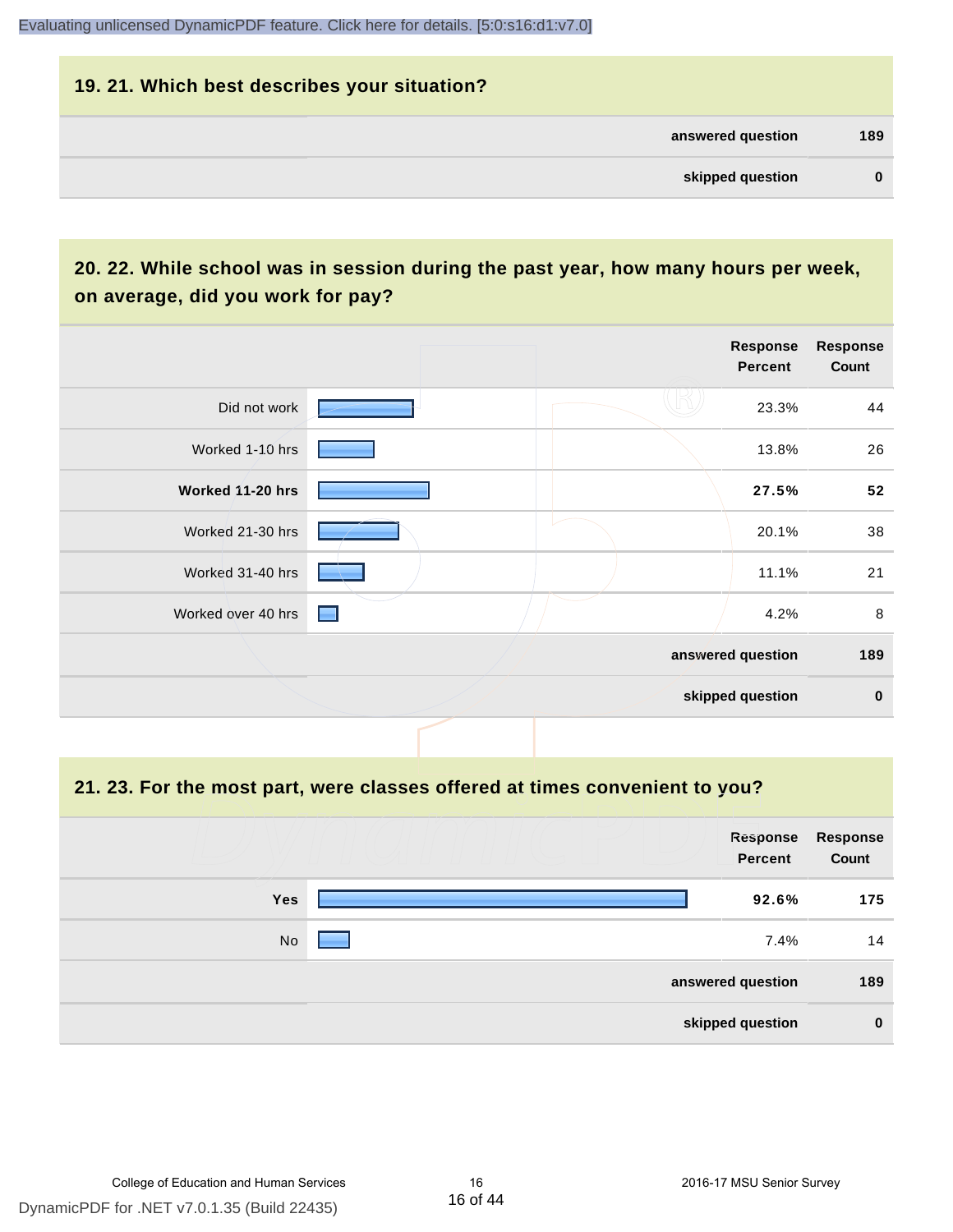# **22. 24. What time would you have preferred?**

| <b>Response</b><br>Count | Response<br><b>Percent</b> |                              |                |
|--------------------------|----------------------------|------------------------------|----------------|
| 1                        | 6.7%                       | $\qquad \qquad \blacksquare$ | Late afternoon |
| 1                        | 6.7%                       |                              | Evening        |
| 1                        | 6.7%                       |                              | Weekend        |
| 10                       | 66.7%                      |                              | During the day |
| $\overline{2}$           | 13.3%                      |                              | Online         |
| 15                       | answered question          |                              |                |
| 174                      | skipped question           |                              |                |
|                          |                            |                              |                |

# **23. 25. Which best describes the location where you completed the majority of your courses?**

|                        |             | Response<br><b>Percent</b> | <b>Response</b><br>Count |
|------------------------|-------------|----------------------------|--------------------------|
| <b>Murray</b>          |             | 70.7%                      | 133                      |
| Paducah                |             | 11.7%                      | 22                       |
| Ft. Campbell           |             | 0.0%                       | $\pmb{0}$                |
| Madisonville           | $\bigcirc$  | 7.4%                       | 14                       |
| Hopkinsville           |             | 9.0%                       | 17                       |
| Henderson              | T           | 0.5%                       | $\mathbf{1}$             |
| Online                 | $\mathbf I$ | 0.5%                       | $\mathbf{1}$             |
| Other (please specify) |             | 0.0%                       | $\,0\,$                  |
|                        |             | answered question          | 188                      |
|                        |             | skipped question           | $\mathbf{1}$             |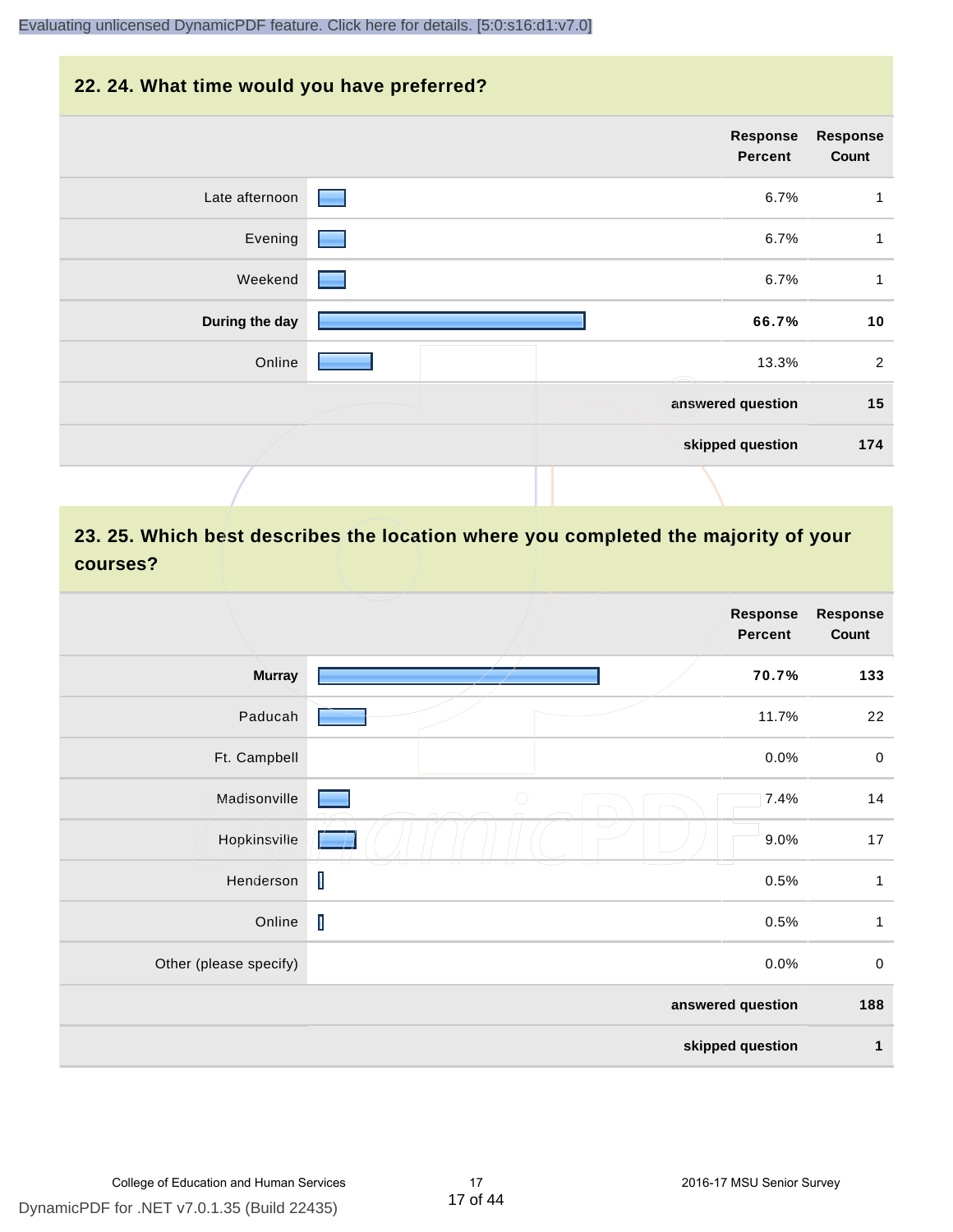#### **24. 26. Did you take any online courses while at Murray State?**

| Response<br>Count | Response<br>Percent |     |
|-------------------|---------------------|-----|
| 129               | 68.3%               | Yes |
| 60                | 31.7%               | No  |
| 189               | answered question   |     |
| $\mathbf 0$       | skipped question    |     |
|                   |                     |     |

#### **25. 27. Did it take you an extra semester or more to complete degree requirements at Murray State?**

| Response<br>Count | Response<br>Percent |         |                            |  |
|-------------------|---------------------|---------|----------------------------|--|
| 63                | 33.3%               |         | Yes                        |  |
| 126               | 66.7%               |         | $\mathop{\sf No}\nolimits$ |  |
| 189               | answered question   |         |                            |  |
| $\pmb{0}$         | skipped question    |         |                            |  |
|                   |                     | $\circ$ |                            |  |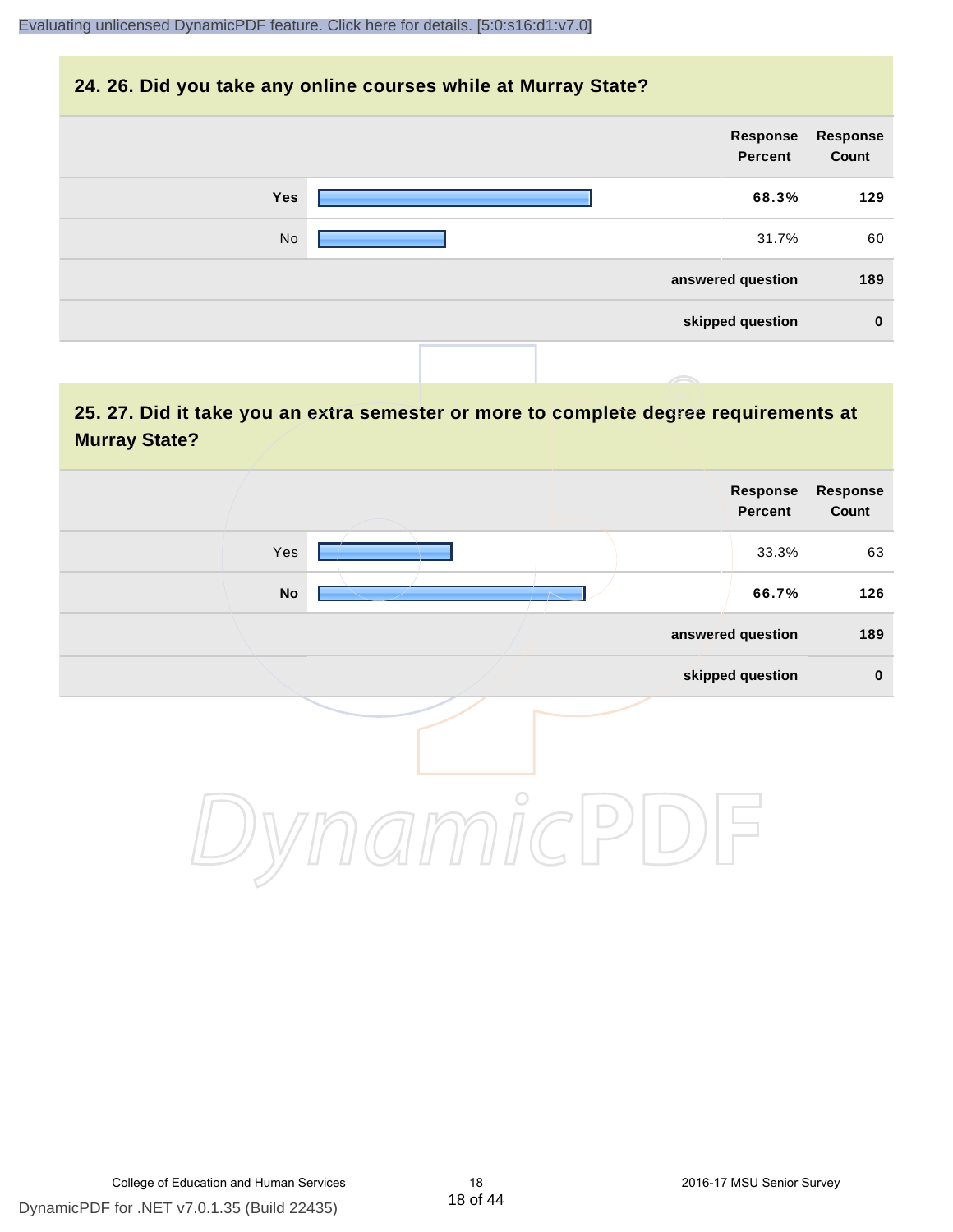# **26. 28. Why did it take you an extra semester or more? answered question 63 skipped question 126 Response Percent Response Count** Work obligation limited my enrollment. 12.7% 8 Family obligations limited my enrollment. 9.5% 6 Tuition and other costs of attendance limited my enrollment. 6.3% 4 **A decision to change majors added to my requirements. 47.6% 30** A required course or courses were not offered. 19.0% 12 Credits were lost transferring to Murray State. 12.7% 8 Other (please specify) 23.8% 15

DynamicPDF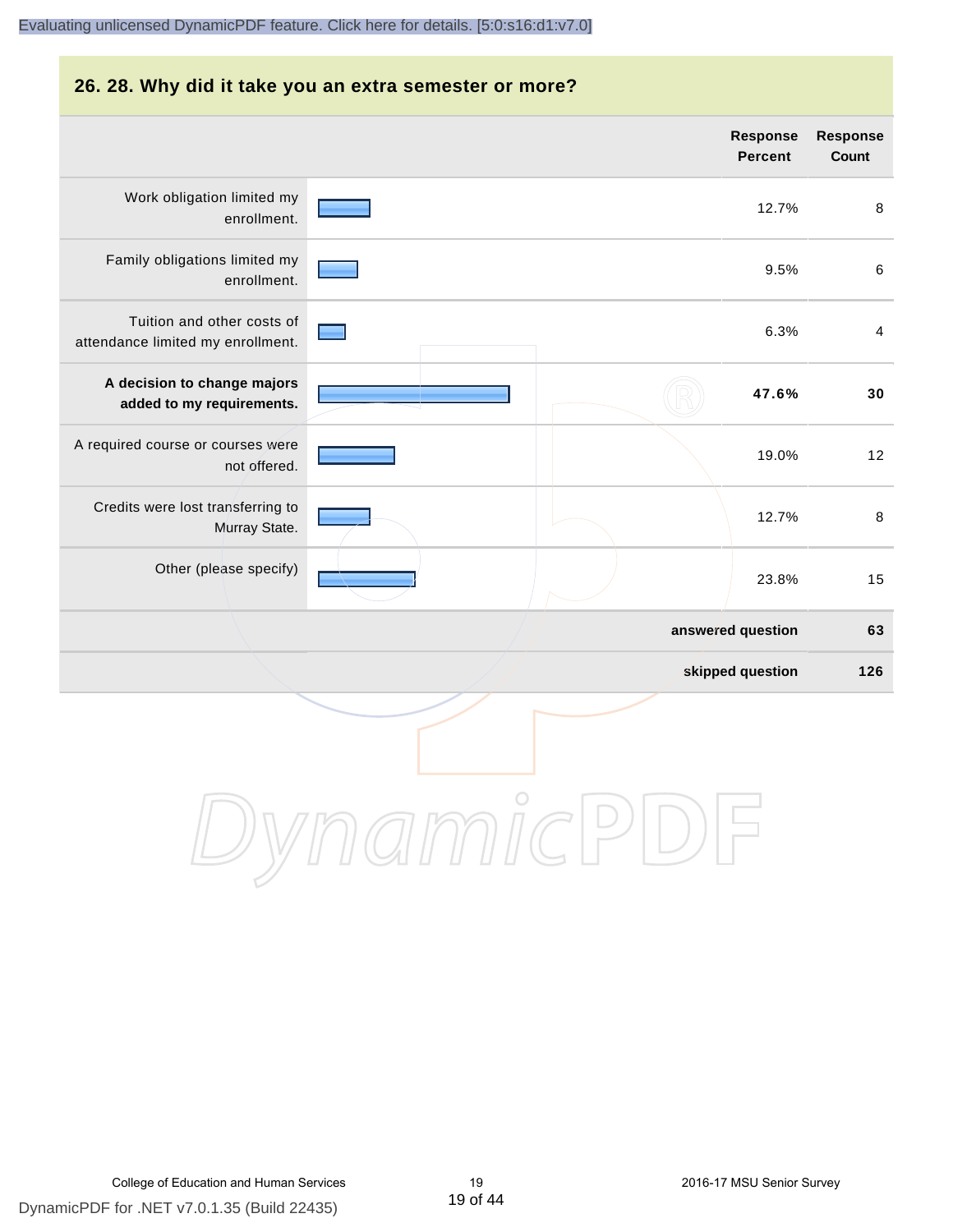| 26. 28. Why did it take you an extra semester or more? |     |
|--------------------------------------------------------|-----|
| answered question                                      | 63  |
| skipped question                                       | 126 |

# **27. 29. Did you have trouble getting any course(s) you needed while at Murray State?**

|                                                                            |  |  | <b>Response</b><br><b>Percent</b> | Response<br>Count        |
|----------------------------------------------------------------------------|--|--|-----------------------------------|--------------------------|
| Yes                                                                        |  |  | 12.2%                             | 23                       |
| <b>No</b>                                                                  |  |  | 87.8%                             | 165                      |
|                                                                            |  |  | answered question                 | 188                      |
|                                                                            |  |  | skipped question                  | 1                        |
|                                                                            |  |  |                                   |                          |
| 28. 30. Why did you have trouble getting the course?                       |  |  |                                   |                          |
|                                                                            |  |  | <b>Response</b><br><b>Percent</b> | Response<br><b>Count</b> |
| The course was not offered the<br>semester I needed it.                    |  |  | 43.5%                             | 10                       |
| The course was not offered at<br>hours convenient to my work<br>schedule.  |  |  | 13.0%                             | 3                        |
| The course was not offered at<br>hours suitable for my school<br>schedule. |  |  | 21.7%                             | 5                        |
| All course sections were closed.                                           |  |  | 21.7%                             | 5                        |
| I was unaware of the prerequisites<br>for the course.                      |  |  | 0.0%                              | $\mathbf 0$              |
|                                                                            |  |  | answered question                 | 23                       |
|                                                                            |  |  | skipped question                  | 166                      |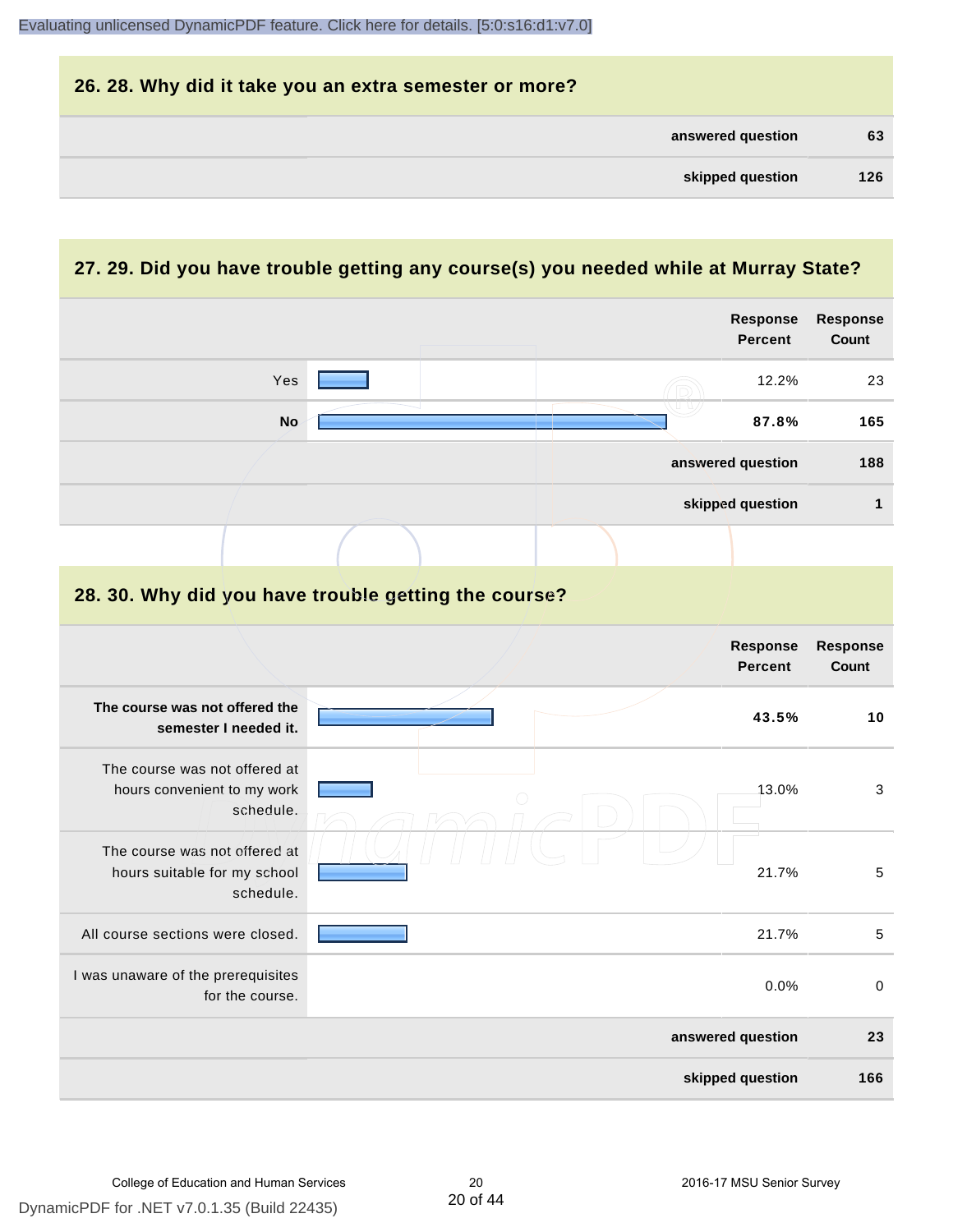#### **29. 31. Which statement best describes your experience with off-campus coop/internship?**

|                                    |   | <b>Response</b><br><b>Percent</b> | <b>Response</b><br>Count |
|------------------------------------|---|-----------------------------------|--------------------------|
| Cannot judge; I did not have one.  |   | 29.3%                             | 55                       |
| My experience was very valuable.   |   | 44.7%                             | 84                       |
| My experience was valuable.        |   | 25.0%                             | 47                       |
| My experience was of little value. | Π | 1.1%                              | 2                        |
| My experience was of no value.     |   | $0.0\%$                           | $\mathbf 0$              |
|                                    |   | answered question                 | 188                      |
|                                    |   | skipped question                  | 1                        |
|                                    |   |                                   |                          |

# **30. 32. Which statement best describes your experience with on-campus facultydirected research, scholarly, or creative project?**

|                                    | Response<br><b>Percent</b> | <b>Response</b><br>Count |
|------------------------------------|----------------------------|--------------------------|
| Cannot judge; I did not have one.  | 46.0%                      | 86                       |
| My experience was very valuable.   | 21.9%                      | 41                       |
| My experience was valuable.        | 27.8%                      | 52                       |
| My experience was of little value. | 4.3%<br>$\neq$             | 8                        |
| My experience was of no value.     | 0.0%                       | 0                        |
|                                    | answered question          | 187                      |
|                                    | skipped question           | $\mathbf{2}$             |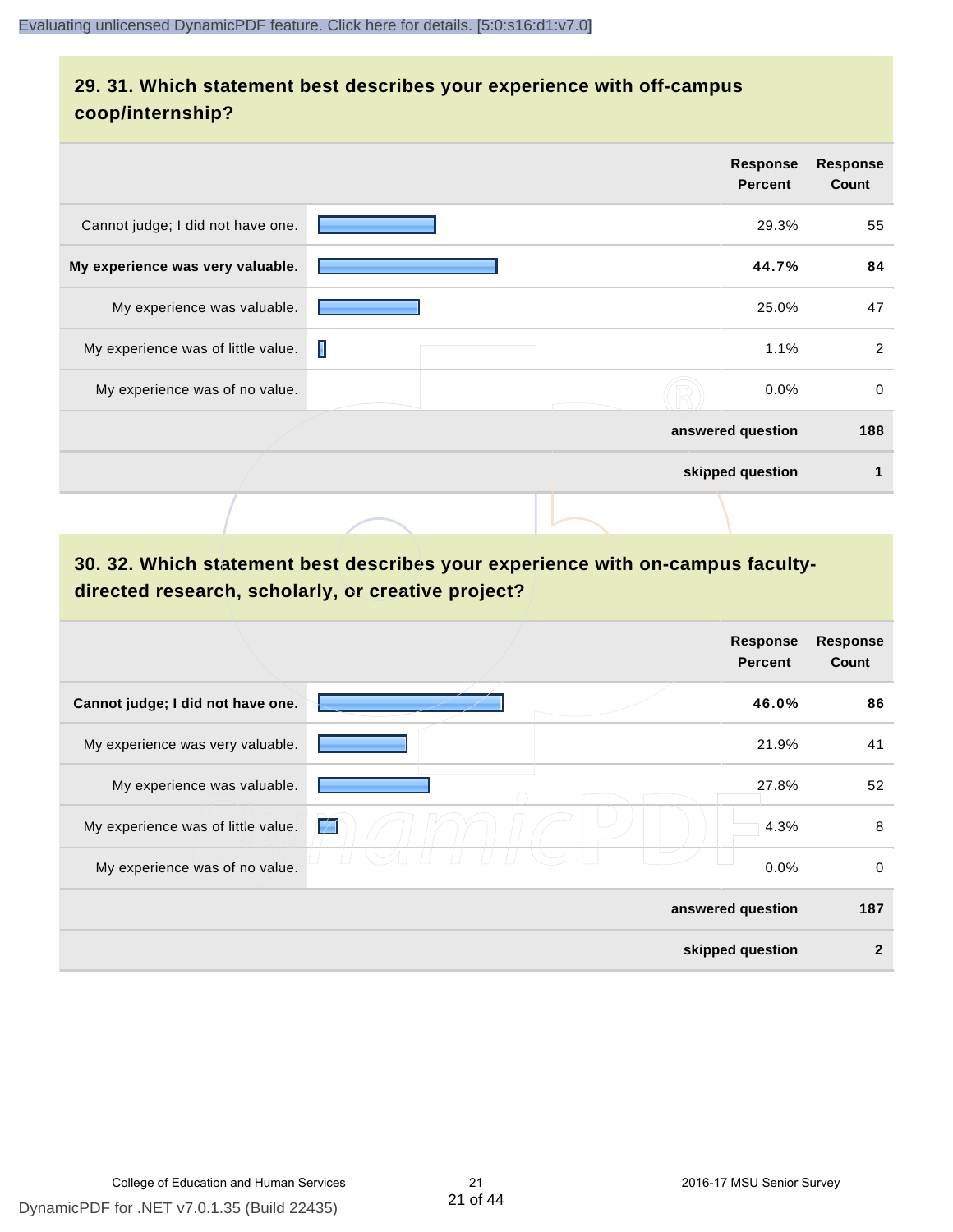# **31. 33. Which statement best describes your experience with academic advising in your major/area?**

|                                                          | Response<br><b>Percent</b>      | Response<br>Count |
|----------------------------------------------------------|---------------------------------|-------------------|
| Cannot judge; I did not make use<br>of the opportunity.  | $\overline{\mathbf{I}}$<br>0.5% | $\mathbf{1}$      |
| I was satisfied with information my<br>adviser provided. | 87.2%                           | 164               |
| Advice was inaccurate,<br>incomplete, or misleading.     | 11.2%                           | 21                |
| My adviser was not available.                            | $\overline{\mathbf{I}}$<br>1.1% | $\overline{2}$    |
|                                                          | answered question               | 188               |
|                                                          | skipped question                | $\mathbf 1$       |
|                                                          | ammicl<br>$\mathrel{\cup}$      |                   |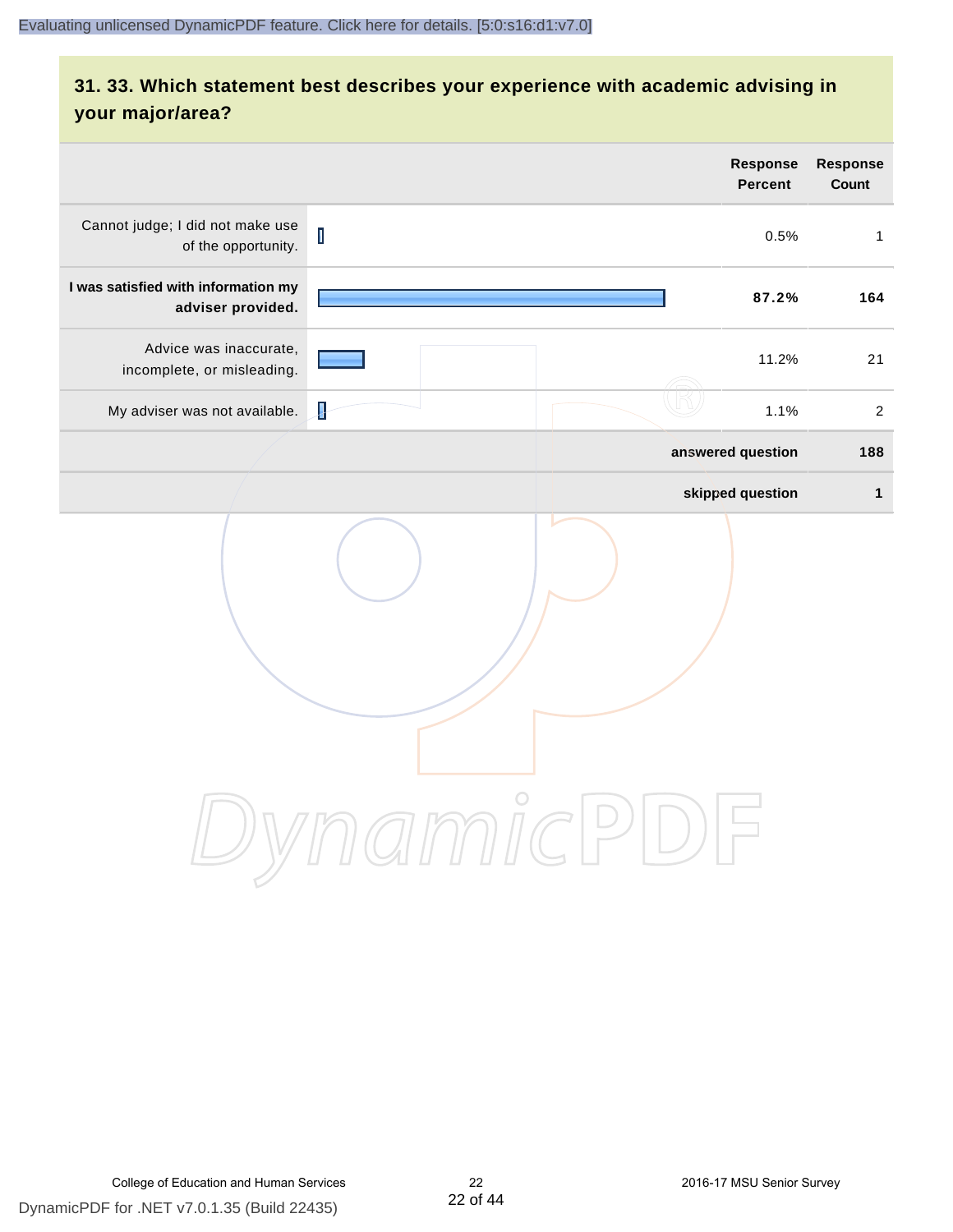# **31. 33. Which statement best describes your experience with academic advising in your major/area?**

| answered question | 188 |
|-------------------|-----|
| skipped question  |     |

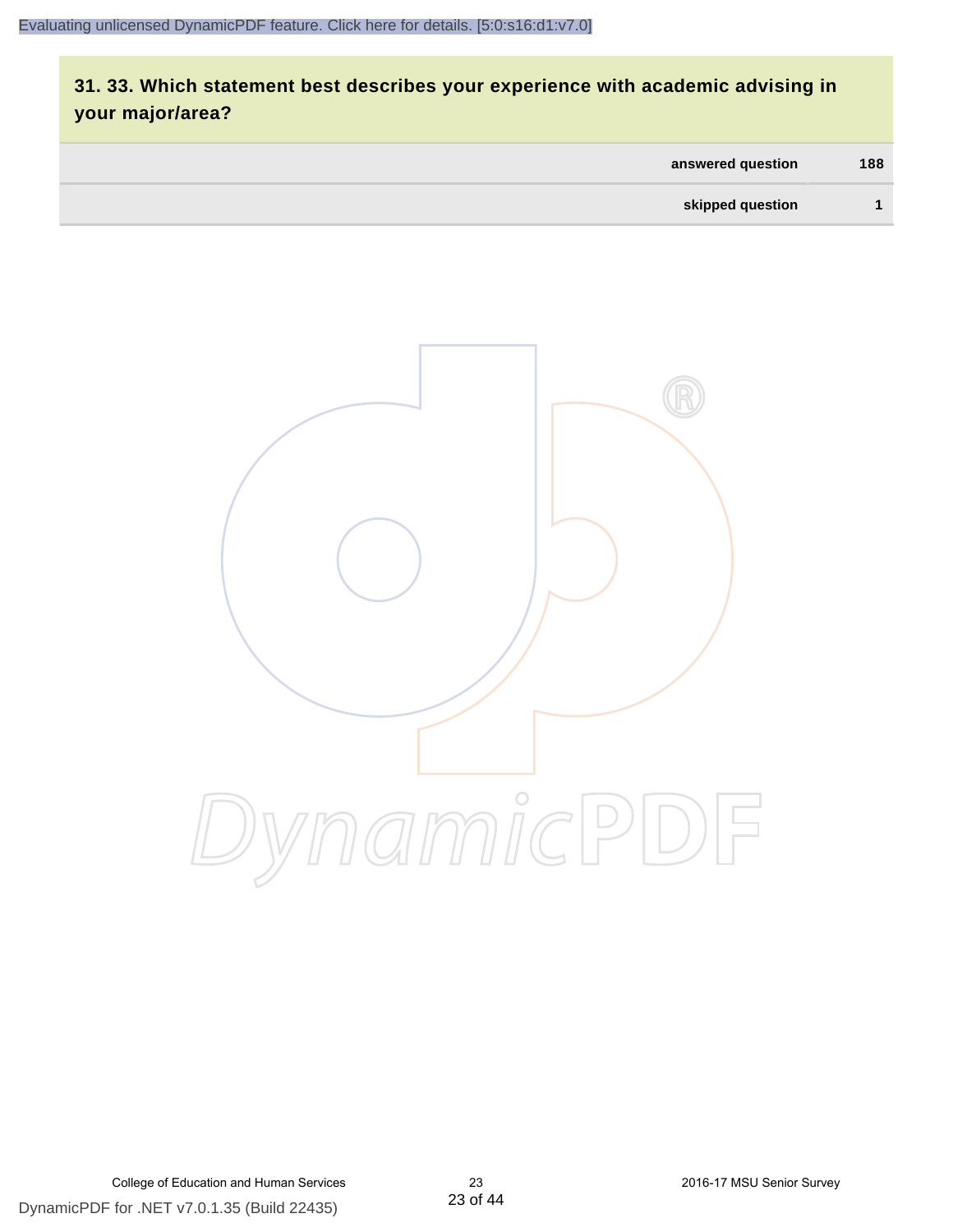#### **32. Questions 34-48 For each of these items, indicate the extent to which you were satisfied.**

|                                                                                                                                                       | <b>Very</b><br>satisfied | <b>Satisfied</b> | <b>Dissatisfied</b> | <b>Very</b><br>dissatisfied | Rating<br>Average | Rating<br>Count |
|-------------------------------------------------------------------------------------------------------------------------------------------------------|--------------------------|------------------|---------------------|-----------------------------|-------------------|-----------------|
| 34. Class size relative to type of<br>course                                                                                                          | 49.2% (88)               | 49.2% (88)       | $1.1\%$ (2)         | $0.6\%$ (1)                 | 3.47              | 179             |
| 35. Out-of-class availability of<br>faculty                                                                                                           | 35.8% (64)               | 59.2%<br>(106)   | $3.9\%$ (7)         | $1.1\%$ (2)                 | 3.30              | 179             |
| 36. Effectiveness of your high<br>school preparation for college work                                                                                 | 21.2% (38)               | 55.9%<br>(100)   | 17.9% (32)          | $5.0\%$ (9)                 | 2.93              | 179             |
| 37. Fairness of faculty in their<br>treatment of individual students                                                                                  | 31.3% (56)               | 64.2%<br>(115)   | 2.2%(4)             | $2.2\%$ (4)                 | 3.25              | 179             |
| 38. Overall quality of instruction at<br><b>Murray State</b>                                                                                          | 30.7% (55)               | 63.1%<br>(113)   | $5.0\%$ (9)         | $1.1\%$ (2)                 | 3.23              | 179             |
| 39. Quality of instruction in<br><b>University Studies (General</b><br>Education) courses                                                             | 21.9% (39)               | 68.0%<br>(121)   | $9.0\%$ (16)        | $1.1\%$ (2)                 | 3.11              | 178             |
| 40. Quality of instruction in your<br>major                                                                                                           | 40.2% (72)               | 53.6% (96)       | $4.5\%$ (8)         | $1.7\%$ (3)                 | 3.32              | 179             |
| 41. Clarity of program objectives in<br>your major                                                                                                    | 36.9% (66)               | 54.7% (98)       | 5.6% (10)           | $2.8\%$ (5)                 | 3.26              | 179             |
| 42. Intellectual challenge of the<br>academic program                                                                                                 | 39.1% (70)               | 55.3% (99)       | $4.5\%$ (8)         | $1.1\%$ (2)                 | 3.32              | 179             |
| 43. Encouragement and<br>information from your major<br>department for employment after<br>graduation                                                 | 36.9% (66)               | 50.3% (90)       | $8.9\%$ (16)        | $3.9\%$ (7)                 | 3.20              | 179             |
| 44. Availability of opportunities to<br>engage in a faculty-mentored<br>research, scholarly, or creative<br>project in your area of<br>study/interest | 28.5% (51)               | 54.7% (98)       | 12.8% (23)          | $3.9\%$ (7)                 | 3.08              | 179             |
| 45. Library hours                                                                                                                                     | 33.7% (60)               | 60.7%            | $3.9\%$ (7)         | $1.7\%$ (3)                 | 3.26              | 178             |
|                                                                                                                                                       |                          |                  |                     |                             | answered question | 179             |
|                                                                                                                                                       |                          |                  |                     |                             | skipped question  | 10              |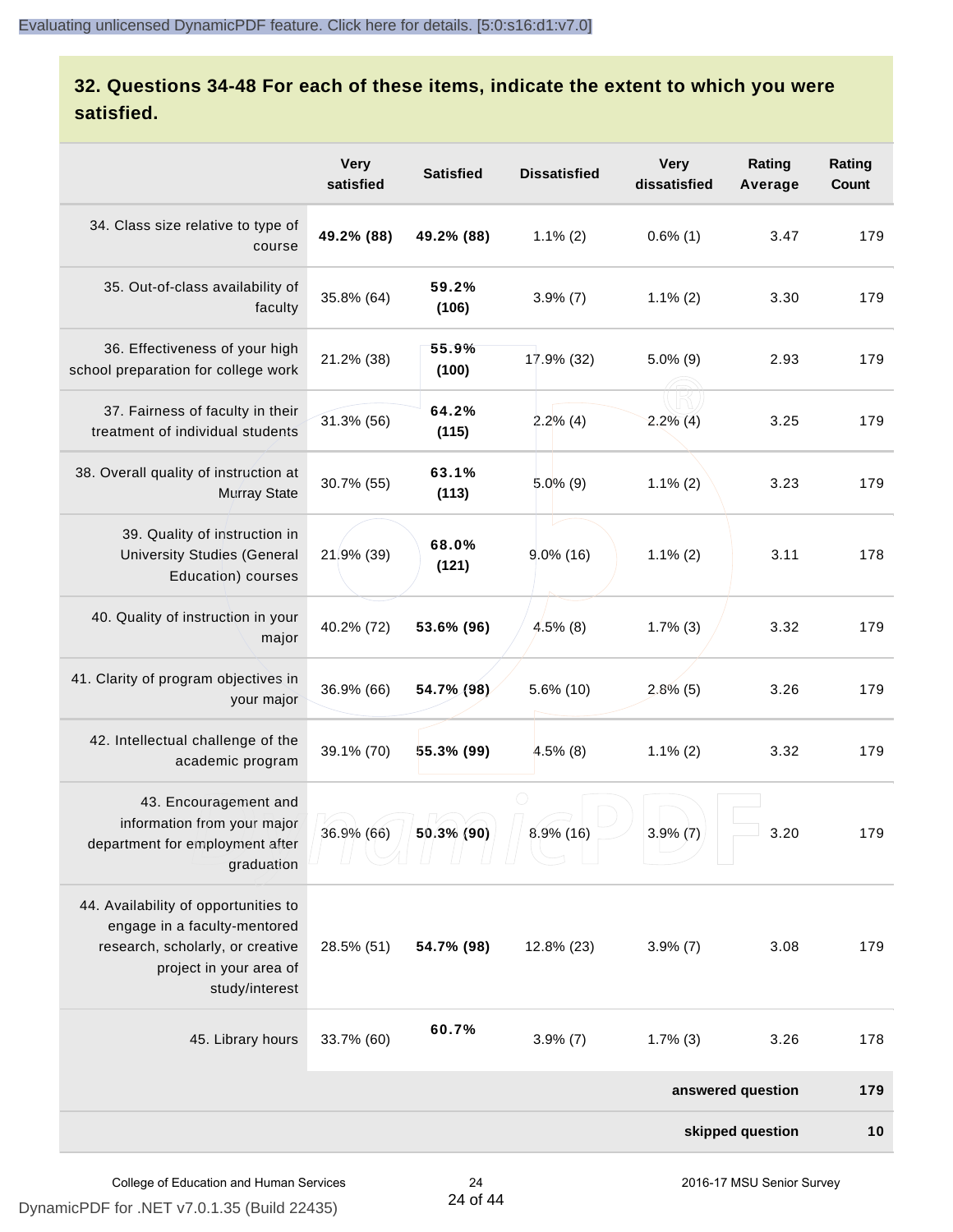#### **32. Questions 34-48 For each of these items, indicate the extent to which you were satisfied.**

|                                                                                                                              |            | (108)          |              |             |                   |     |
|------------------------------------------------------------------------------------------------------------------------------|------------|----------------|--------------|-------------|-------------------|-----|
| 46 Effectiveness of library<br>personnel in meeting your<br>information needs                                                | 32.6% (57) | 60.0%<br>(105) | $5.1\%$ (9)  | $2.3\%$ (4) | 3.23              | 175 |
| 47. Access to on-hand or<br>electronic library resources                                                                     | 35.2% (63) | 59.2%<br>(106) | $3.4\%$ (6)  | $2.2\%$ (4) | 3.27              | 179 |
| 48. Computer, individual and group<br>work spaces available within<br>University Libraries (Waterfield,<br>Pogue and Overby) | 31.6% (56) | 61.6%<br>(109) | $5.6\%$ (10) | $1.1\%$ (2) | 3.24              | 177 |
|                                                                                                                              |            |                |              |             | answered question | 179 |
|                                                                                                                              |            |                |              |             | skipped question  | 10  |
|                                                                                                                              |            |                |              |             |                   |     |
|                                                                                                                              |            |                |              |             |                   |     |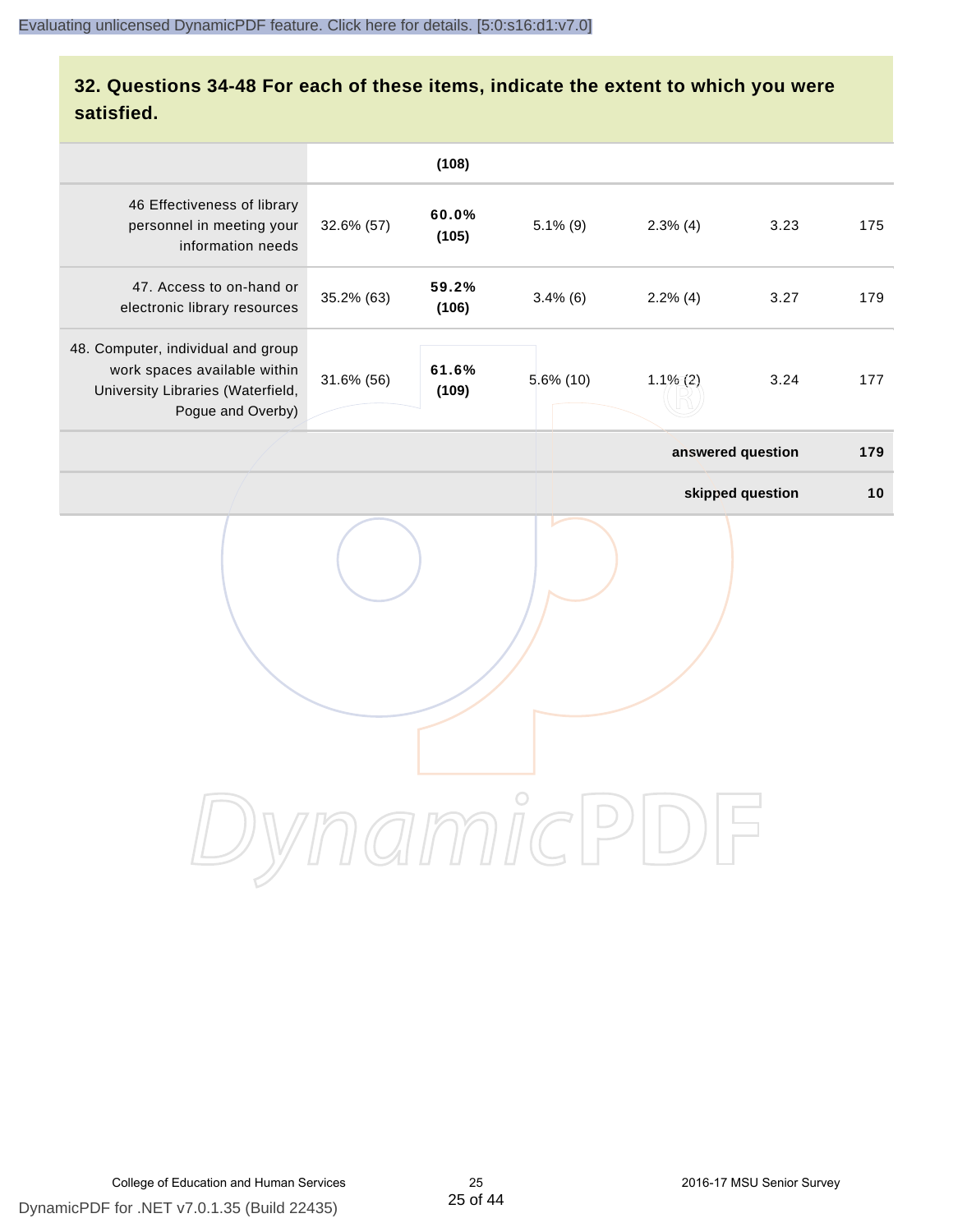**33. Questions 49-55 University Studies is designed to offer you a broad base of skills and knowledge and to prepare you for upper division study. Please indicate how effective University Studies at Murray State was in helping you achieve these goals.**

|                                                                            | <b>Very</b><br>effective | <b>Effective</b> | <b>Ineffective</b> | <b>Very</b><br>ineffective | Rating<br>Average | Rating<br>Count |
|----------------------------------------------------------------------------|--------------------------|------------------|--------------------|----------------------------|-------------------|-----------------|
| 49. Writing skills                                                         | $31.0\%$ (54)            | 62.6% (109)      | $6.3\%$ (11)       | $0.0\%$ (0)                | 3.25              | 174             |
| 50. Speaking skills                                                        | 32.8% (57)               | 64.9% (113)      | $2.3\%$ (4)        | $0.0\%$ (0)                | 3.30              | 174             |
| 51. Critical thinking skills                                               | 37.4% (65)               | 58.0% (101)      | $3.4\%$ (6)        | $1.1\%$ (2)                | 3.32              | 174             |
| 52. Technology skills/computer<br>skills                                   | 25.9% (45)               | 65.5% (114)      | $7.5\%$ (13)       | $1.1\%$ (2)                | 3.16              | 174             |
| 53. General knowledge in the<br>liberal arts and sciences                  | 23.6% (41)               | 68.4% (119)      | $7.5\%$ (13)       | $0.6\%$ (1)                | 3.15              | 174             |
| 54. International perspectives                                             | 23.6% (41)               | 65.5% (114)      | $9.8\%$ (17)       | $1.1\%$ (2)                | 3.11              | 174             |
| 55. Stimulation of interest in areas<br>outside your chosen field of study | 28.2% (49)               | 63.8% (111)      | $5.7\%$ (10)       | $2.3\%$ (4)                | 3.18              | 174             |
|                                                                            |                          |                  |                    |                            | answered question | 175             |

**skipped question 14**

DynamicPDF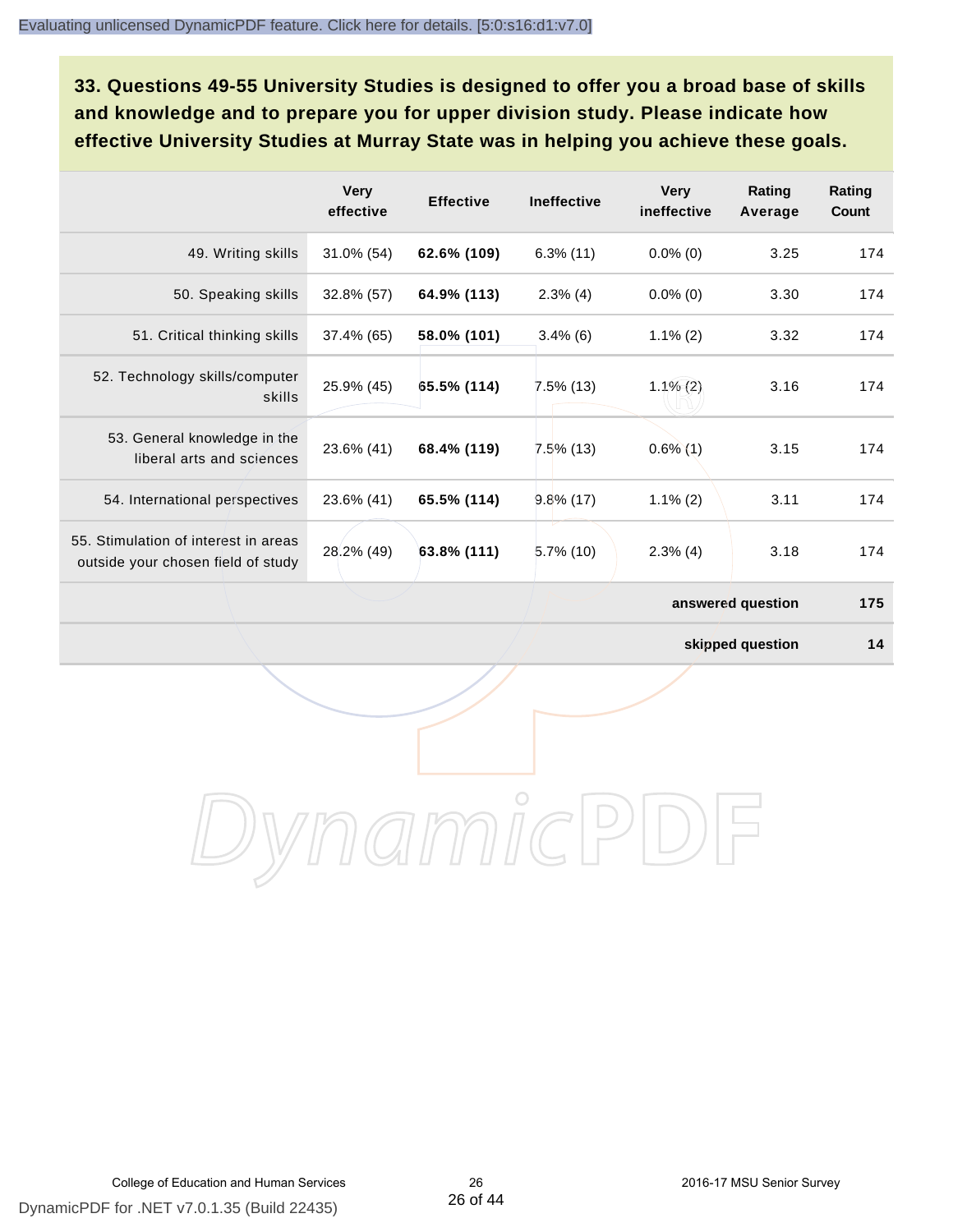**33. Questions 49-55 University Studies is designed to offer you a broad base of skills and knowledge and to prepare you for upper division study. Please indicate how effective University Studies at Murray State was in helping you achieve these goals.**

| answered question | 175 |
|-------------------|-----|
| skipped question  | 14  |

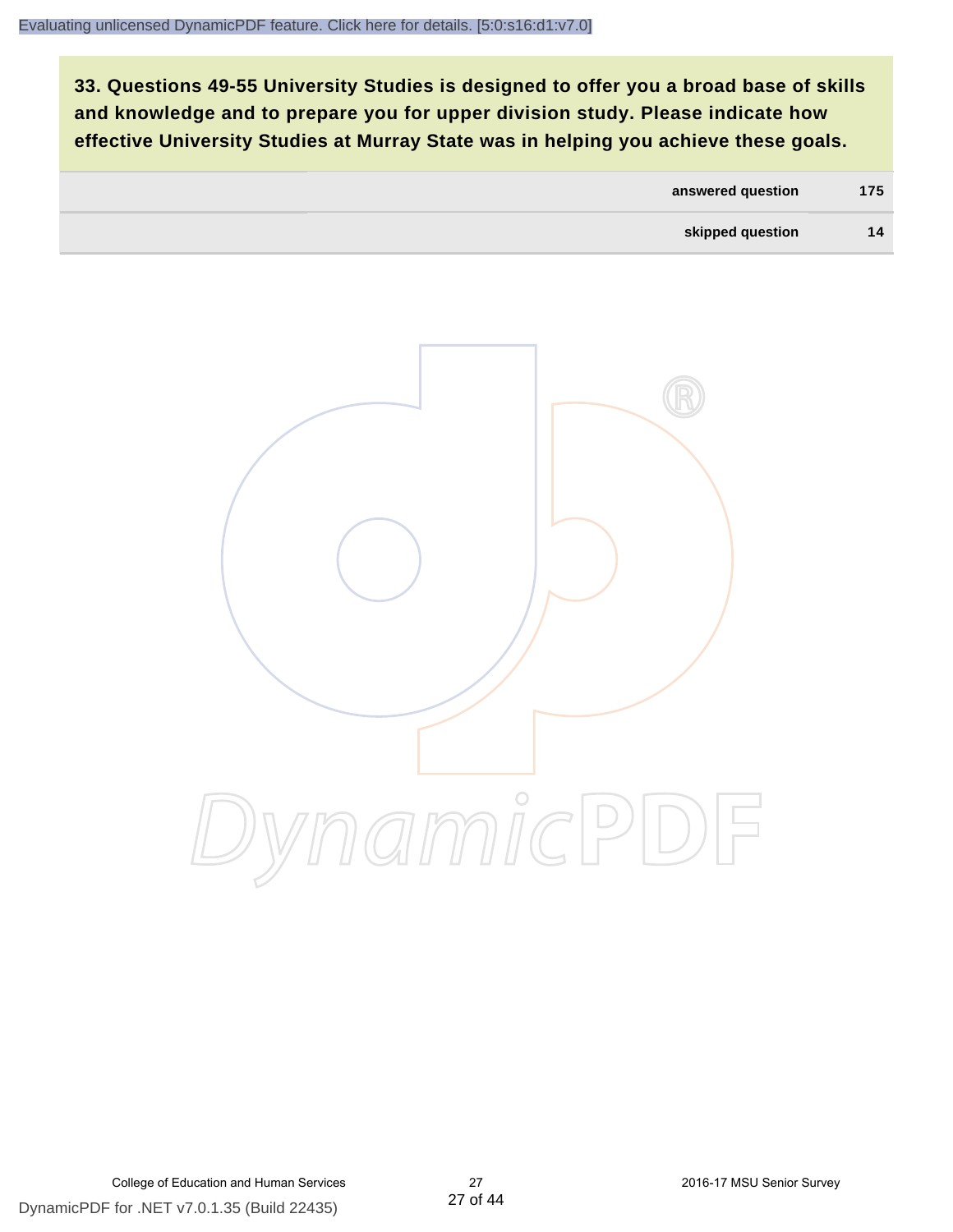**34. Questions 56-89For each of these services, activities or programs that you used, please indicate the extent to which you were satisfied that they met your needs. For those that you did not use, mark the "Did Not Use" option.**

|                                                                                    | <b>Very</b><br>satisfied | <b>Satisfied</b> | <b>Dissatisfied</b> | <b>Very</b><br>dissatisfied | <b>Did</b><br><b>Not</b><br><b>Use</b> | Rating<br>Average | Rating<br>Count |
|------------------------------------------------------------------------------------|--------------------------|------------------|---------------------|-----------------------------|----------------------------------------|-------------------|-----------------|
| 56. African-American/Multicultural<br><b>Student Services</b>                      | 8.3%<br>(14)             | 17.8%<br>(30)    | $0.0\%$ (0)         | $1.2\%$ (2)                 | 72.8%<br>(123)                         | 3.22              | 169             |
| 57. Blackboard/Canvas                                                              | 27.2%<br>(46)            | 69.2%<br>(117)   | $3.0\%$ (5)         | $0.0\%$ (0)                 | 0.6%<br>(1)                            | 3.24              | 169             |
| 58. Career Services Office                                                         | 13.1%<br>(22)            | 39.3%<br>(66)    | $2.4\%$ (4)         | $0.0\%$ (0)                 | 45.2%<br>(76)                          | 3.20              | 168             |
| 59. Cultural programming and<br>activities                                         | 8.9%<br>(15)             | 25.0%<br>(42)    | $0.0\%$ (0)         | $0.0\%$ (0)                 | 66.1%<br>(111)                         | 3.26              | 168             |
| 60. Degree audit (MAP report)                                                      | 32.9%<br>(55)            | 61.7%<br>(103)   | $0.0\%$ (0)         | $0.6\%$ (1)                 | 4.8%<br>(8)                            | 3.33              | 167             |
| 61. Financial Aid Office customer<br>service                                       | 16.7%<br>(28)            | 57.1%<br>(96)    | $7.1\%$ (12)        | $4.8\%$ (8)                 | 14.3%<br>(24)                          | 3.00              | 168             |
| 62. Dining Services                                                                | 11.3%<br>(19)            | 42.3%<br>(71)    | $9.5\%$ (16)        | $3.0\%$ (5)                 | 33.9%<br>(57)                          | 2.94              | 168             |
| 63. Graduation Office                                                              | 14.9%<br>(25)            | 56.5%<br>(95)    | $3.6\%$ (6)         | $0.6\%$ (1)                 | 24.4%<br>(41)                          | 3.13              | 168             |
| 64. Greek life and activities                                                      | 14.9%<br>(25)            | 21.4%<br>(36)    | $1.8\%$ (3)         | $0.6\%$ (1)                 | 61.3%<br>(103)                         | 3.31              | 168             |
| 65. Health Services                                                                | 19.5%<br>(33)            | 43.8%<br>(74)    | $3.0\%$ (5)         | $0.6\%$ (1)                 | 33.1%<br>(56)                          | 3.23              | 169             |
| 66. Honor Societies/Departmental<br><b>Clubs/Special Interest</b><br>Organizations | 16.1%<br>(27)            | 39.9%<br>(67)    | $0.6\%$ (1)         | $0.0\%$ (0)                 | 43.5%<br>(73)                          | 3.27              | 168             |
| 67. International programs and<br>activities                                       | 11.9%<br>(20)            | 17.3%<br>(29)    | $0.6\%$ (1)         | $0.0\%$ (0)                 | 70.2%<br>(118)                         | 3.38              | 168             |
|                                                                                    |                          |                  |                     |                             |                                        | answered question | 169             |
|                                                                                    |                          |                  |                     |                             |                                        | skipped question  | 20              |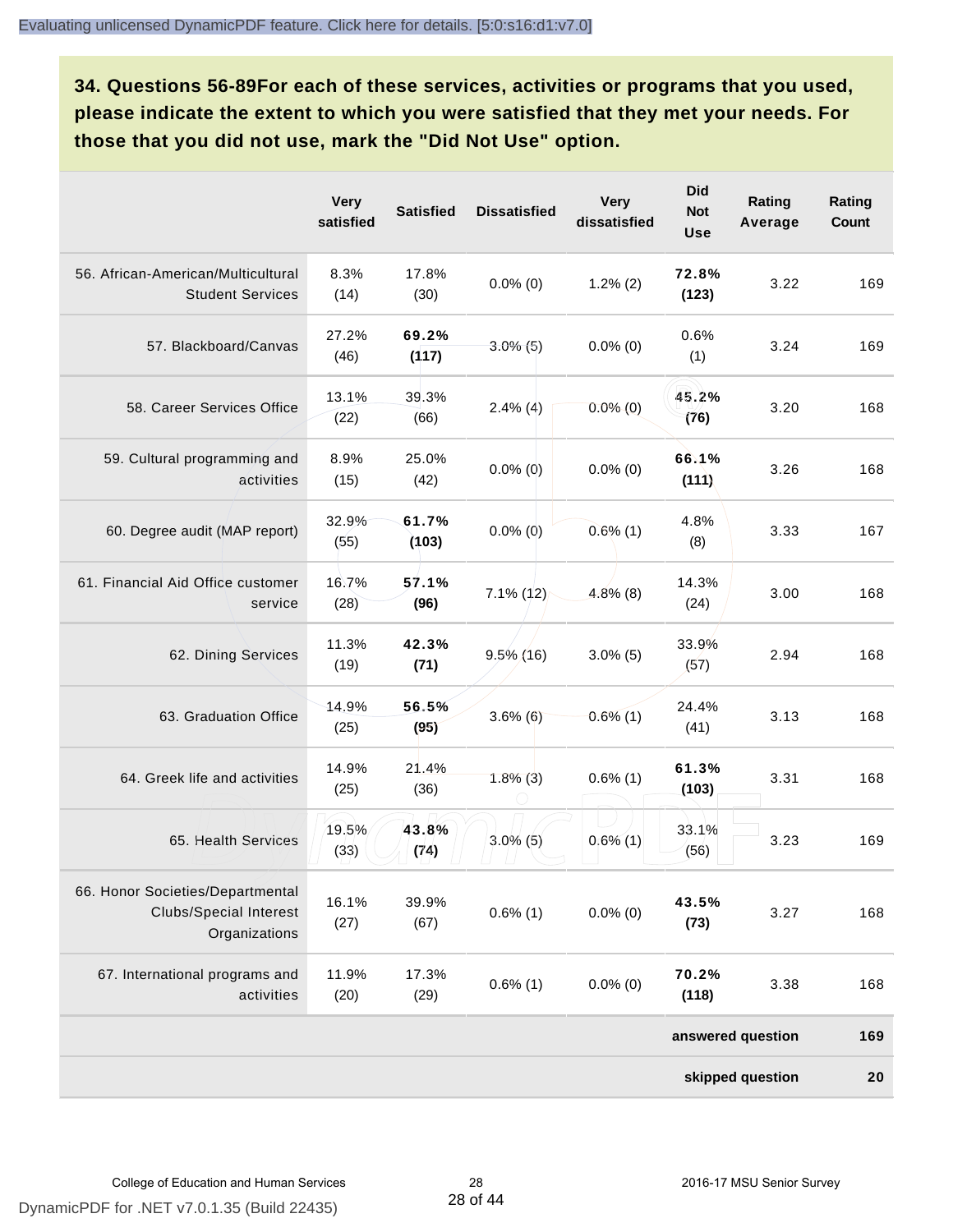**34. Questions 56-89For each of these services, activities or programs that you used, please indicate the extent to which you were satisfied that they met your needs. For those that you did not use, mark the "Did Not Use" option.**

| 68. International student support<br>services                    | 6.0%<br>(10)  | 15.5%<br>(26)  | $0.6\%$ (1)  | $0.0\%$ (0) | 78.0%<br>(131)    | 3.24 | 168 |
|------------------------------------------------------------------|---------------|----------------|--------------|-------------|-------------------|------|-----|
| 69. Internet and wireless access<br>for study and research needs | 17.8%<br>(30) | 62.1%<br>(105) | 8.9% (15)    | $0.0\%$ (0) | 11.2%<br>(19)     | 3.10 | 169 |
| 70. Intramural Sports and<br>Recreation                          | 13.2%<br>(22) | 27.5%<br>(46)  | $1.2\%$ (2)  | $0.6\%$ (1) | 57.5%<br>(96)     | 3.25 | 167 |
| 71. LGBT programs                                                | $4.8\%$ (8)   | 15.0%<br>(25)  | $0.6\%$ (1)  | $0.6\%$ (1) | 79.0%<br>(132)    | 3.14 | 167 |
| 72. Lowry Center/Developmental<br>courses and tutoring           | 8.4%<br>(14)  | 18.1%<br>(30)  | $1.2\%$ (2)  | $0.0\%$ (0) | 72.3%<br>(120)    | 3.26 | 166 |
| 73. Library                                                      | 26.9%<br>(45) | 49.1%<br>(82)  | $1.2\% (2)$  | $1.2\%$ (2) | 21.6%<br>(36)     | 3.30 | 167 |
| 74. MSU web site                                                 | 27.5%<br>(46) | 65.9%<br>(110) | $4.2\%$ (7)  | $0.6\%$ (1) | 1.8%<br>(3)       | 3.23 | 167 |
| 75. NCAA Sports                                                  | 18.2%<br>(30) | 23.0%<br>(38)  | $1.2\%$ (2)  | $0.0\%$ (0) | 57.6%<br>(95)     | 3.40 | 165 |
| 76. Online courses that are not<br><b>Blackboard or Canvas</b>   | 9.6%<br>(16)  | 25.7%<br>(43)  | $1.8\%$ (3)  | $0.0\%$ (0) | 62.9%<br>(105)    | 3.21 | 167 |
| 77. Public Safety/Security<br>Services                           | 24.7%<br>(41) | 39.2%<br>(65)  | $3.6\%$ (6)  | $3.0\%$ (5) | 29.5%<br>(49)     | 3.21 | 166 |
| 78. Registration through myGate                                  | 30.1%<br>(50) | 62.0%<br>(103) | $4.2\%$ (7)  | $1.8\%$ (3) | 1.8%<br>(3)       | 3.23 | 166 |
| 79. Residential College<br>programming and activities            | 15.0%<br>(25) | 32.9%<br>(55)  | $3.0\%$ (5)  | $0.0\%$ (0) | 49.1%<br>(82)     | 3.24 | 167 |
| 80. Scholarships/grants/student<br>employment                    | 26.2%<br>(44) | 53.0%<br>(89)  | $8.3\%$ (14) | $0.0\%$ (0) | 12.5%<br>(21)     | 3.20 | 168 |
| 81. Services for non-traditional<br>students                     | 7.8%<br>(13)  | 21.6%<br>(36)  | $2.4\%$ (4)  | $1.2\%$ (2) | 67.1%<br>(112)    | 3.09 | 167 |
|                                                                  |               |                |              |             | answered question |      | 169 |
|                                                                  |               |                |              |             | skipped question  |      | 20  |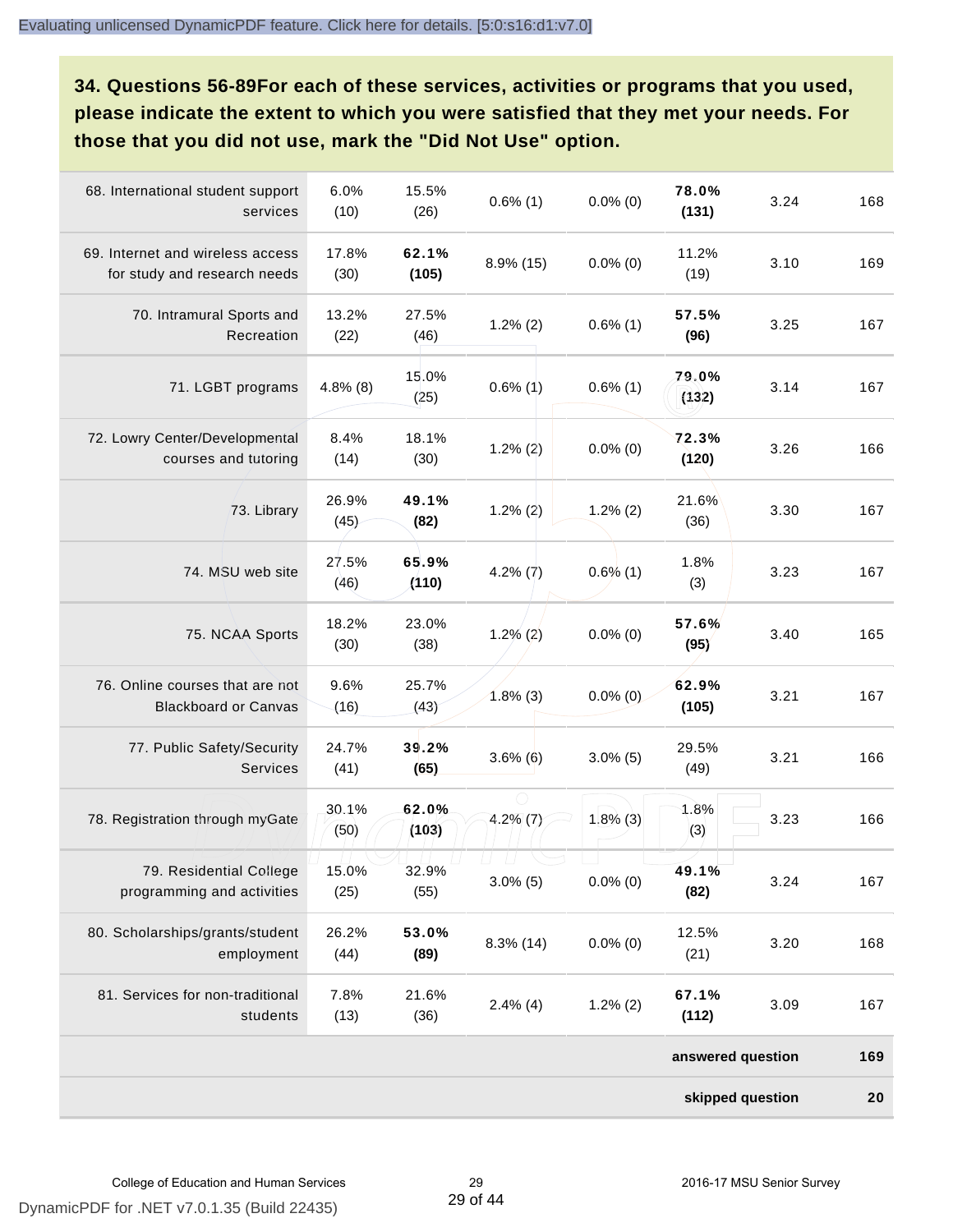**34. Questions 56-89For each of these services, activities or programs that you used, please indicate the extent to which you were satisfied that they met your needs. For those that you did not use, mark the "Did Not Use" option.**

| 82. Student Disability Services<br>(SDS) | 10.2%<br>(17) | 14.4%<br>(24) | $0.6\%$ (1) | $0.0\%$ (0) | 74.9%<br>(125)    | 3.38 | 167 |
|------------------------------------------|---------------|---------------|-------------|-------------|-------------------|------|-----|
| 83. Transcript requests                  | 17.9%<br>(30) | 51.2%<br>(86) | $4.2\%$ (7) | $1.2\%$ (2) | 25.6%<br>(43)     | 3.15 | 168 |
| 84. Student Support Services<br>(SSS)    | 14.4%<br>(24) | 21.0%<br>(35) | $0.6\%$ (1) | $0.0\%$ (0) | 64.1%<br>(107)    | 3.38 | 167 |
| 85. Transfer Center                      | 16.8%<br>(28) | 32.9%<br>(55) | $1.8\%$ (3) | $1.2\%$ (2) | 47.3%<br>(79)     | 3.24 | 167 |
| 86. University Counseling Services       | 7.2%<br>(12)  | 19.8%<br>(33) | $1.2\%$ (2) | $1.2\%$ (2) | 70.7%<br>(118)    | 3.12 | 167 |
| 87. Veteran Services                     | $4.2\%$ (7)   | 11.4%<br>(19) | $0.0\%$ (0) | $0.6\%$ (1) | 83.7%<br>(139)    | 3.19 | 166 |
| 88. Wellness Center                      | 29.2%<br>(49) | 34.5%<br>(58) | $2.4\%$ (4) | $0.0\%$ (0) | 33.9%<br>(57)     | 3.41 | 168 |
| 89. Women's Center                       | 7.8%<br>(13)  | 17.5%<br>(29) | $0.6\%$ (1) | $0.6\%$ (1) | 73.5%<br>(122)    | 3.23 | 166 |
|                                          |               |               |             |             | answered question |      | 169 |

**skipped question 20**

DynamicPDF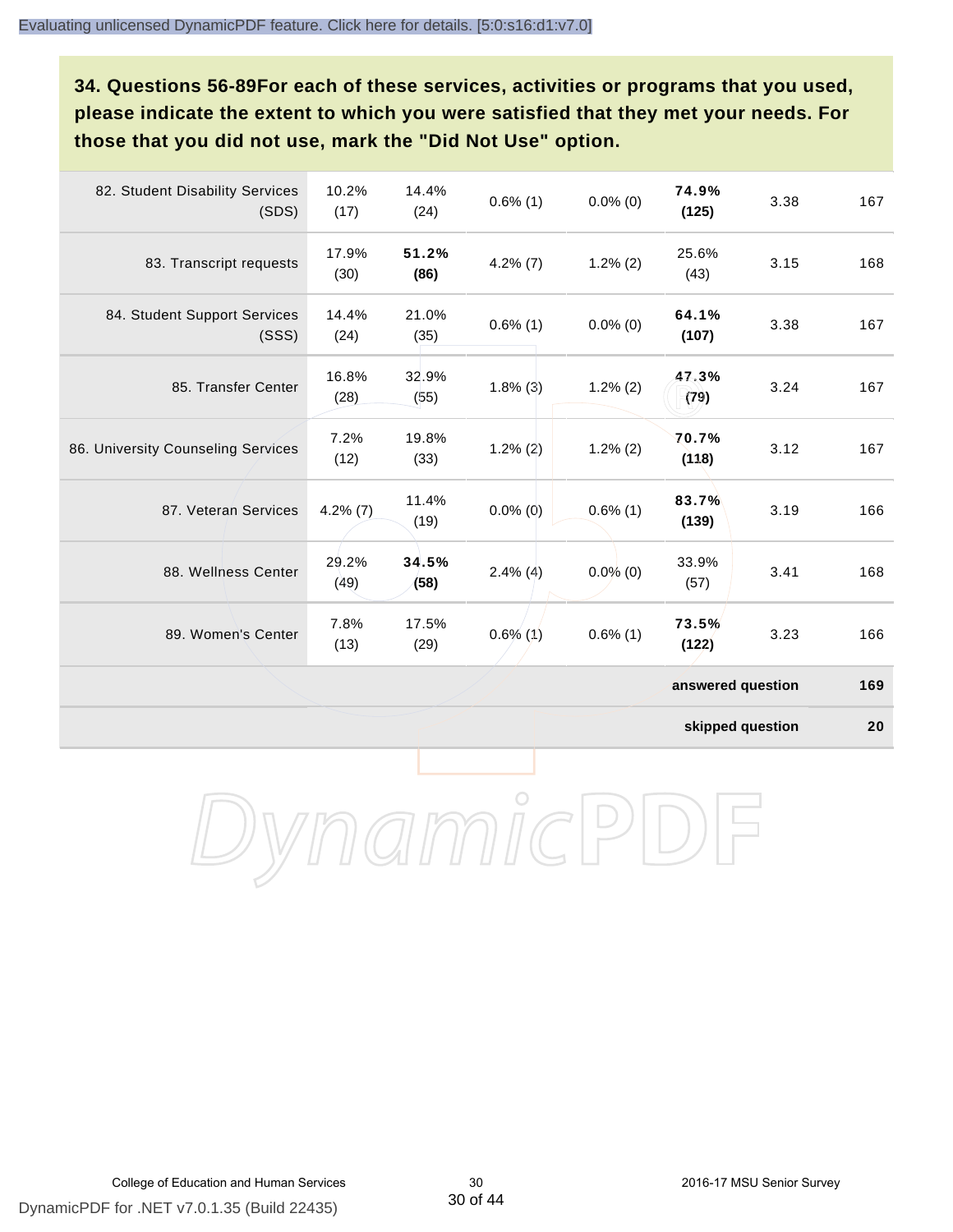#### **35. 90. To what extent did you participate in Residential College activities?**

|                     | Response<br>Percent | Response<br>Count |
|---------------------|---------------------|-------------------|
| Did not participate | 51.8%               | 87                |
| Frequently          | 10.1%               | 17                |
| Occasionally        | 20.2%               | 34                |
| Seldom              | 17.9%               | 30                |
|                     | answered question   | 168               |
|                     | skipped question    | 21                |
|                     | mamicPD             |                   |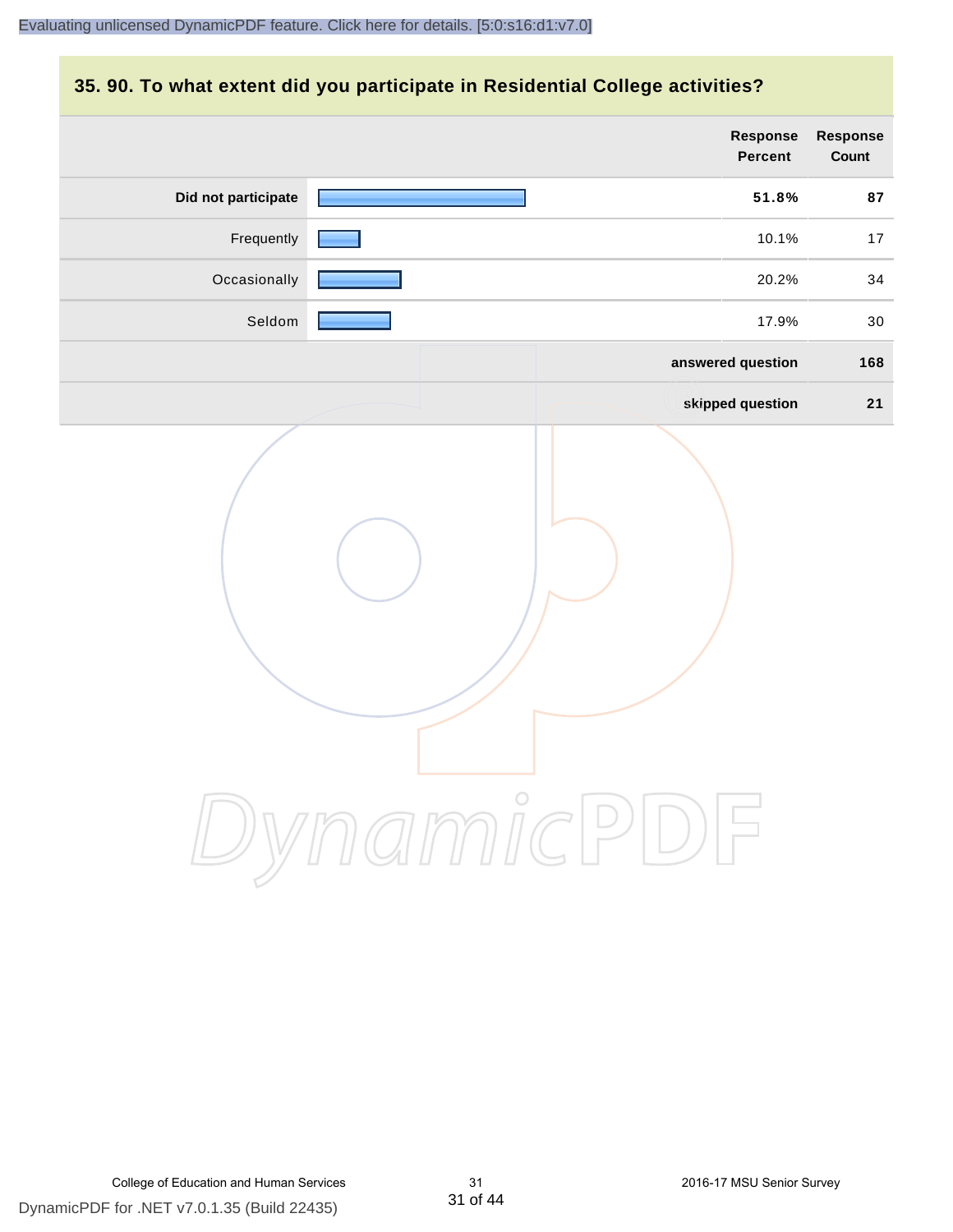#### **35. 90. To what extent did you participate in Residential College activities?**

| answered question | 168 |
|-------------------|-----|
|-------------------|-----|

#### **36. 91. Which phrase best describes your opinion of Residential Colleges?**

|                                                  |             | Response<br><b>Percent</b> | <b>Response</b><br>Count |
|--------------------------------------------------|-------------|----------------------------|--------------------------|
| Not familiar with Residential<br><b>Colleges</b> |             | 43.7%                      | 73                       |
| Very positive                                    |             | 16.8%                      | 28                       |
| Positive                                         |             | 34.1%                      | 57                       |
| Negative                                         |             | 4.8%                       | $\,8\,$                  |
| Very negative                                    | $\mathsf I$ | 0.6%                       | 1                        |
|                                                  |             | answered question          | 167                      |
|                                                  |             | skipped question           | 22                       |

**37. 92. When you graduate how many times will you have studied abroad during your university career?**

|               | <b>Response</b><br>Percent     | <b>Response</b><br>Count |
|---------------|--------------------------------|--------------------------|
| <b>None</b>   | - 1 - 1 - 1<br>$\sim$<br>82.0% | 137                      |
| One           | 13.2%                          | 22                       |
| Two           | 4.8%<br>-                      | 8                        |
| Three or more | 0.0%                           | $\mathbf 0$              |
|               | answered question              | 167                      |
|               | skipped question               | 22                       |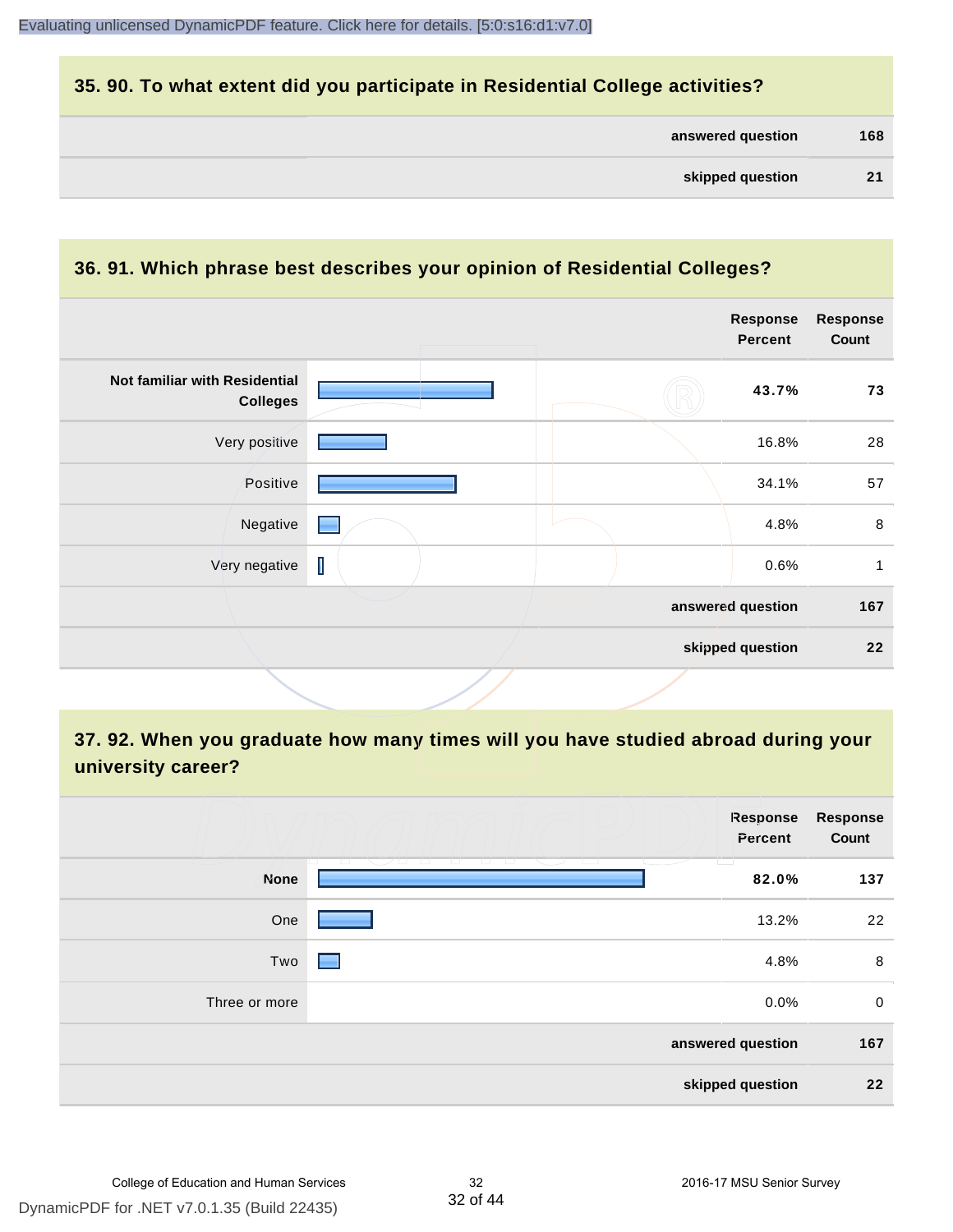**38. Questions 93-102 The University has formulated ten desired "Characteristics of the Murray State University Graduate." Please indicate how effective your MSU experience was in enhancing your abilities in each area.**

|                                                                                                                                                                      | <b>Very</b><br>effective | <b>Effective</b> | Ineffective | <b>Very</b><br>ineffective | Rating<br>Average | Rating<br>Count |
|----------------------------------------------------------------------------------------------------------------------------------------------------------------------|--------------------------|------------------|-------------|----------------------------|-------------------|-----------------|
| 93. Engage in mature,<br>independent and creative thought<br>and express that thought<br>effectively in oral and written<br>communication;                           | 43.1% (69)               | 55.6% (89)       | $1.3\%$ (2) | $0.0\%$ (0)                | 3.42              | 160             |
| 94. Understand and apply the<br>critical and scientific<br>methodologies that academic<br>disciplines employ to discover<br>knowledge and ascertain its<br>validity; | 35.6% (57)               | 58.8% (94)       | $5.0\%$ (8) | $0.6\%$ (1)                | 3.29              | 160             |
| 95. Apply sound standards of<br>information gathering, analysis<br>and evaluation to reach logical<br>decisions;                                                     | 38.1% (61)               | 58.1% (93)       | $3.1\%$ (5) | $0.6\%$ (1)                | 3.34              | 160             |
| 96. Understand the roles and<br>applications of science and<br>technology in the solution of the<br>problems of a changing world;                                    | 31.3% (50)               | 63.8% (102)      | $4.4\%$ (7) | $0.6\%$ (1)                | 3.26              | 160             |
| 97. Demonstrate a critical<br>understanding of the world's<br>historical, literary, philosophical<br>and artistic traditions;                                        | 30.6% (49)               | 63.1% (101)      | $5.0\%$ (8) | $1.3\%$ (2)                | 3.23              | 160             |
| 98. Understand the dynamics of<br>cultural diversity, of competing<br>economic and political systems,<br>and of complex moral and ethical<br>issues;                 | 35.0% (56)               | 60.0% (96)       | $4.4\%$ (7) | $0.6\%$ (1)                | 3.29              | 160             |
| 99. Understand the nature of and<br>engage in ethical behavior and<br>responsible citizenship;                                                                       | 39.4% (63)               | 58.1% (93)       | $2.5\%$ (4) | $0.0\%$ (0)                | 3.37              | 160             |
|                                                                                                                                                                      |                          |                  |             |                            | answered question | 160             |
|                                                                                                                                                                      |                          |                  |             |                            | skipped question  | 29              |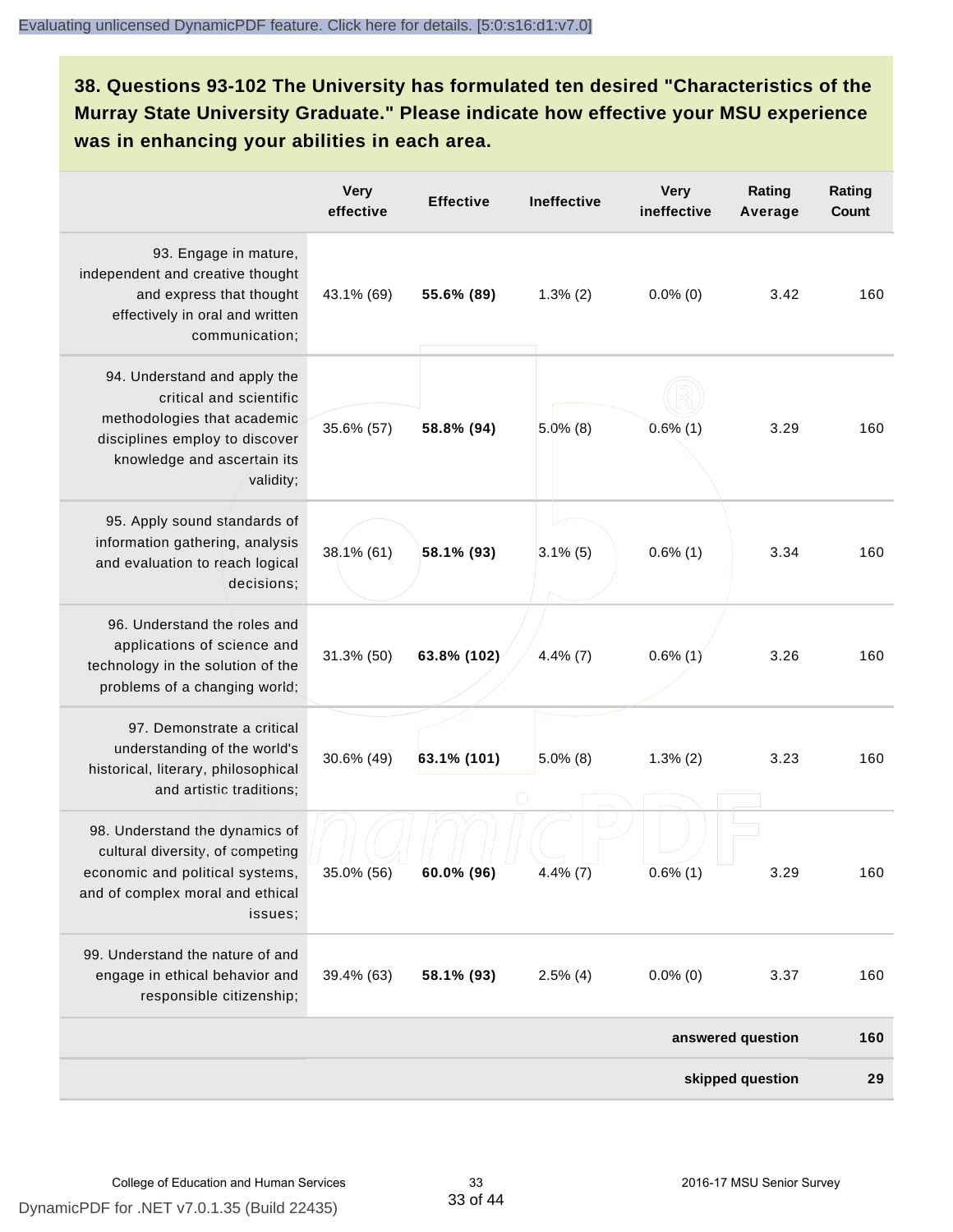# **38. Questions 93-102 The University has formulated ten desired "Characteristics of the Murray State University Graduate." Please indicate how effective your MSU experience was in enhancing your abilities in each area.**

| 100. Understand the importance of<br>the behaviors necessary to<br>maintain a healthy lifestyle; | 40.0% (64) | 55.0% (88) | $4.4\%$ (7) | $0.6\%$ (1) | 3.34              | 160 |
|--------------------------------------------------------------------------------------------------|------------|------------|-------------|-------------|-------------------|-----|
| 101. Demonstrate mastery of a<br>chosen field of study;                                          | 41.3% (66) | 57.5% (92) | $0.6\%$ (1) | $0.6\%$ (1) | 3.39              | 160 |
| 102. Value intellectual pursuit and<br>continuous learning in a changing<br>world.               | 41.3% (66) | 56.3% (90) | $2.5\%$ (4) | $0.0\%$ (0) | 3.39              | 160 |
|                                                                                                  |            |            |             |             | answered question | 160 |
|                                                                                                  |            |            |             |             | skipped question  | 29  |
|                                                                                                  |            |            |             |             |                   |     |
|                                                                                                  |            |            |             |             |                   |     |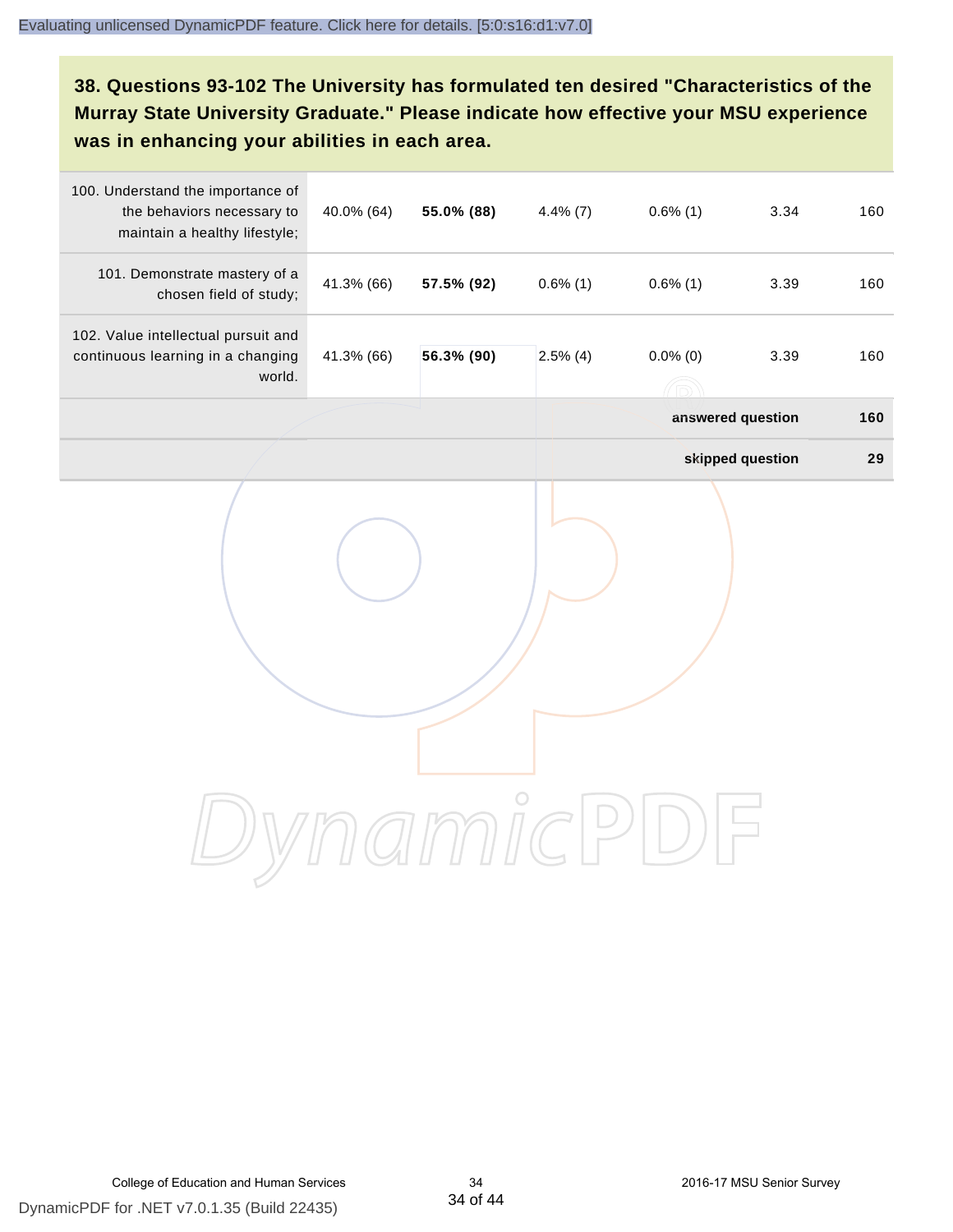#### **39. 103. What do you expect to do after you graduate? Response Response Percent Count** I am unsure of my immediate 5.4% 9 plans. **I will look for a job. 57.8% 96** I will continue working in the Π 1.8% 3 position I now have. I will work at a position I recently 6.0% 10 accepted. I will do additional undergraduate  $\overline{\mathsf{I}}$ 0.6% 1 work. I will go to graduate school. **26.5%** 44 I will go to law school.  $\Box$ I will go to medical school.  $\begin{array}{ccc} 0.0\% & 0 \end{array}$ I will go to other professional  $\mathbf I$ 0.6% 1 school. I will not work or attend school. 0.0% 0 **answered question 166 skipped question 23**

DynamicPD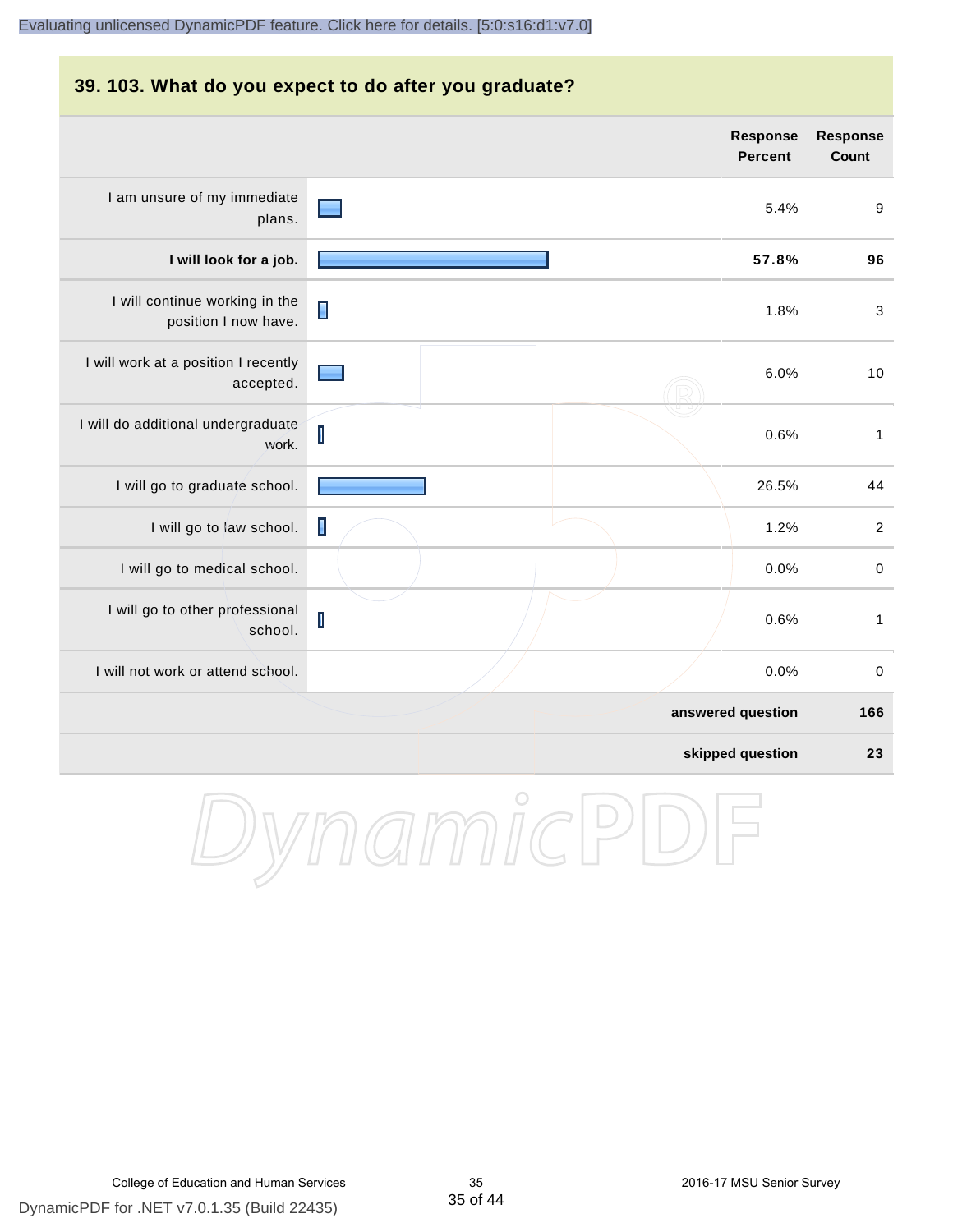| 39. 103. What do you expect to do after you graduate? |     |
|-------------------------------------------------------|-----|
| answered question                                     | 166 |
| skipped question                                      | 23  |

# **40. 104. If you are already employed, how closely related is your job to your field of study?**

|                     |                | <b>Response</b><br><b>Percent</b> | Response<br>Count |
|---------------------|----------------|-----------------------------------|-------------------|
| Extremely close     |                | 16.0%                             | 26                |
| Somewhat close      |                | 13.6%                             | 22                |
| Somewhat different  | ∎              | 3.1%                              | $\sqrt{5}$        |
| Extremely different |                | 6.2%                              | 10                |
| I cannot determine  | $\blacksquare$ | 1.9%                              | $\sqrt{3}$        |
| Does not apply      |                | 59.3%                             | 96                |
|                     |                | answered question                 | 162               |
|                     |                | skipped question                  | 27                |
|                     | $\bigcap$      |                                   |                   |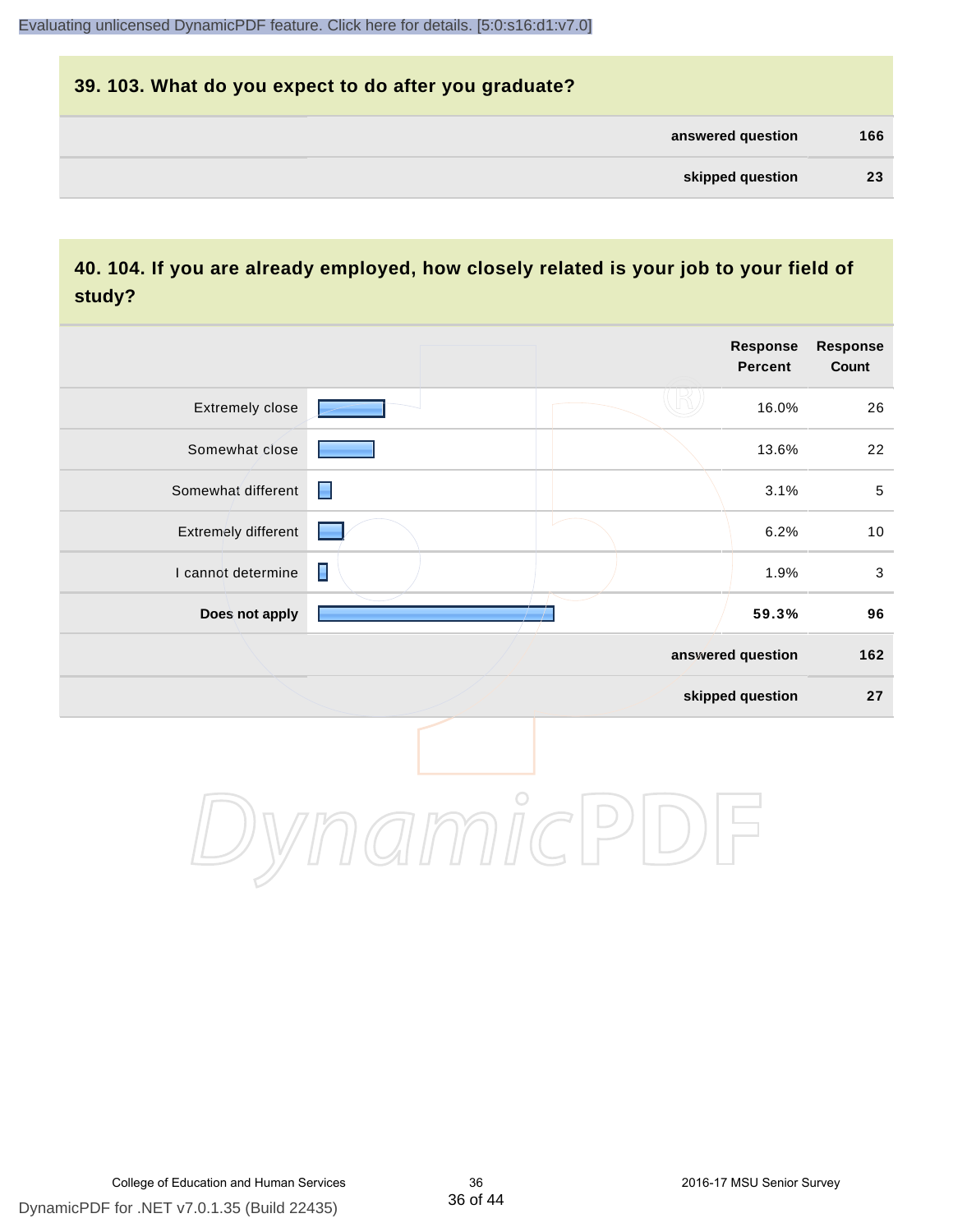# **41. 105. If you intend to work full-time, what do you expect your salary to be?**

|                     |                | Response<br>Percent | Response<br>Count |
|---------------------|----------------|---------------------|-------------------|
| Above \$75,000      | $\blacksquare$ | 1.2%                | $\overline{2}$    |
| $$65,000 - $75,000$ | $\blacksquare$ | 1.8%                | $\sqrt{3}$        |
| \$55,000 - \$64,999 | $\blacksquare$ | 3.7%                | $\,6\,$           |
| \$45,000 - \$54,999 |                | 7.9%                | 13                |
| \$35,000 - \$44,999 |                | 39.0%               | 64                |
| \$25,000 - \$34,999 |                | 24.4%               | 40                |
| Below \$25,000      | $\blacksquare$ | 3.7%                | $\,6\,$           |
| Does not apply      |                | 18.3%               | 30                |
|                     |                | answered question   | 164               |
|                     |                | skipped question    | 25                |
|                     | $\bigcirc$     |                     |                   |
|                     |                |                     |                   |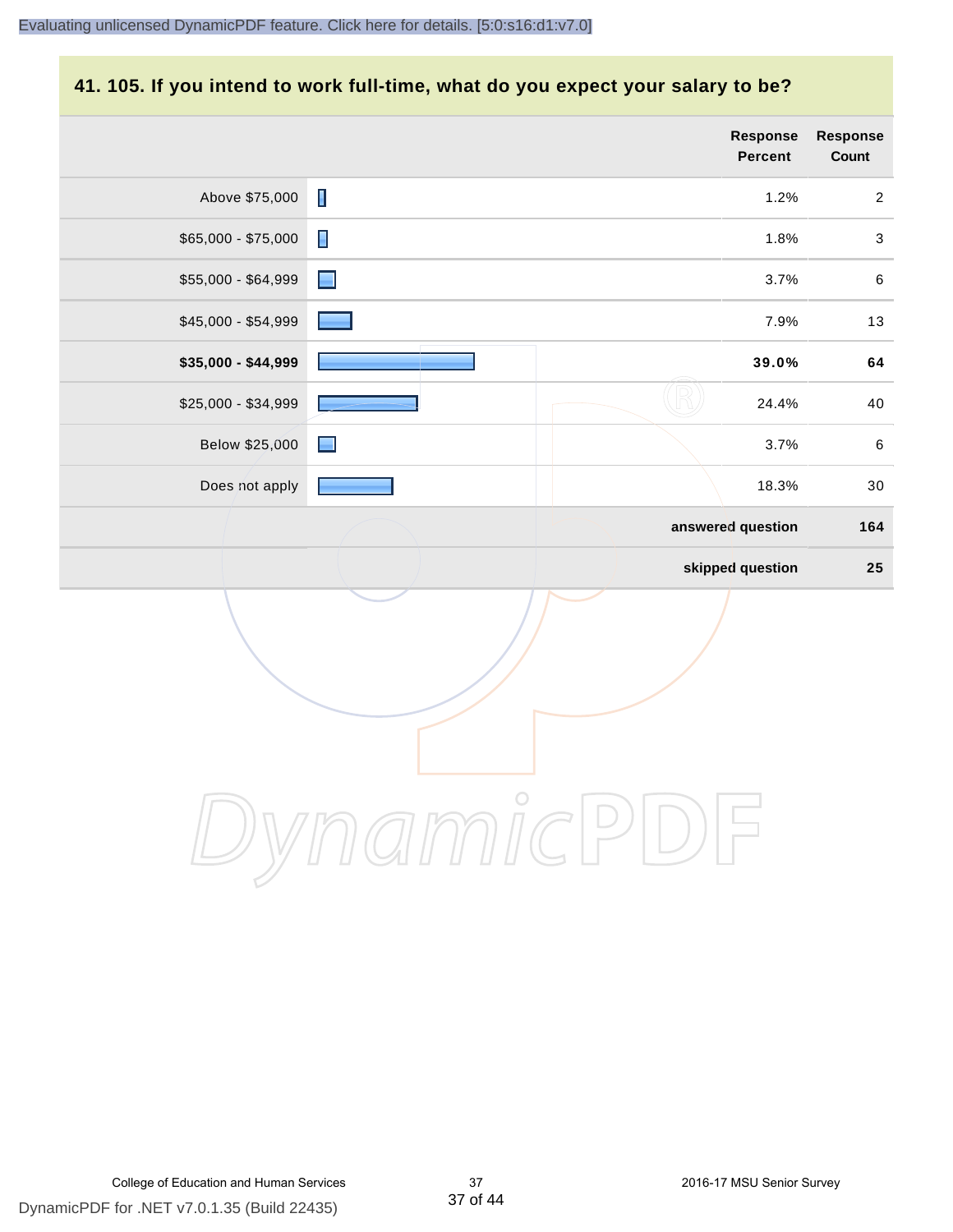#### **41. 105. If you intend to work full-time, what do you expect your salary to be?**

| answered question | 164 |
|-------------------|-----|
|                   |     |

| skipped question | 25 |  |
|------------------|----|--|
|                  |    |  |

#### **42. 106. If you intend to continue your education, please indicate which statement best describes the institution you will attend.**

|  | <b>Response</b><br><b>Percent</b> | <b>Response</b><br>Count              |
|--|-----------------------------------|---------------------------------------|
|  | 27.3%                             | 44                                    |
|  | 26.1%                             | 42                                    |
|  | 23.6%                             | 38                                    |
|  | 23.0%                             | 37                                    |
|  |                                   | 161                                   |
|  |                                   | 28                                    |
|  |                                   | answered question<br>skipped question |

#### **43. 107. "I would recommend Murray State University to a prospective student."**

|                       |                                                        | <b>Response</b><br>Percent | <b>Response</b><br>Count |
|-----------------------|--------------------------------------------------------|----------------------------|--------------------------|
| <b>Strongly agree</b> | L                                                      | 58.2%                      | 96                       |
| Agree                 | $\sqcup$<br>ப<br>$\overline{a}$<br>$\overline{a}$<br>ட | 34.5%                      | 57                       |
| Disagree              | ۰                                                      | 6.7%                       | 11                       |
| Strongly disagree     | T                                                      | 0.6%                       | 1                        |
|                       |                                                        | answered question          | 165                      |
|                       |                                                        | skipped question           | 24                       |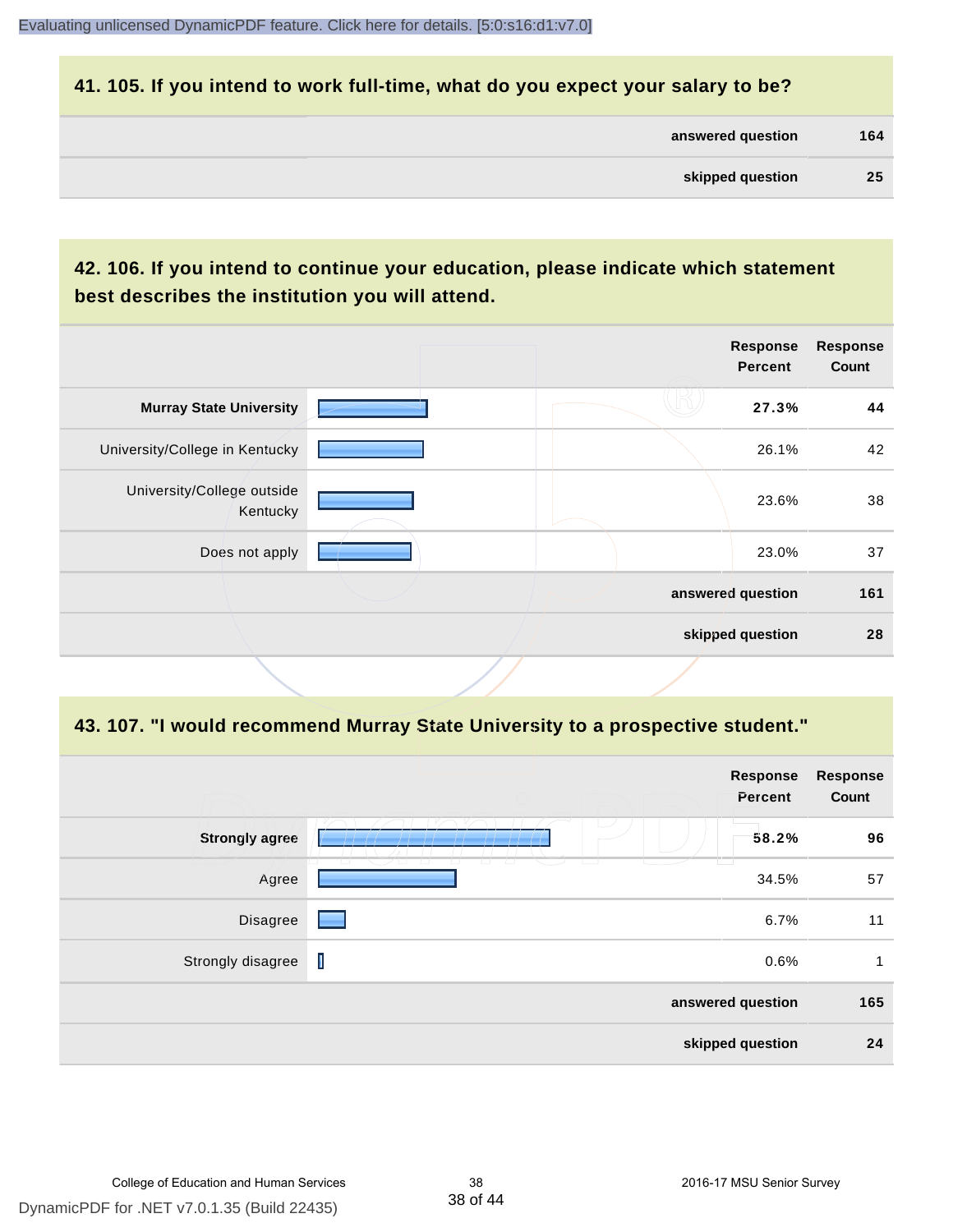| 44. Feedback:     |                           |
|-------------------|---------------------------|
|                   | <b>Response<br/>Count</b> |
|                   | 22                        |
| answered question | 22                        |
| skipped question  | 167                       |

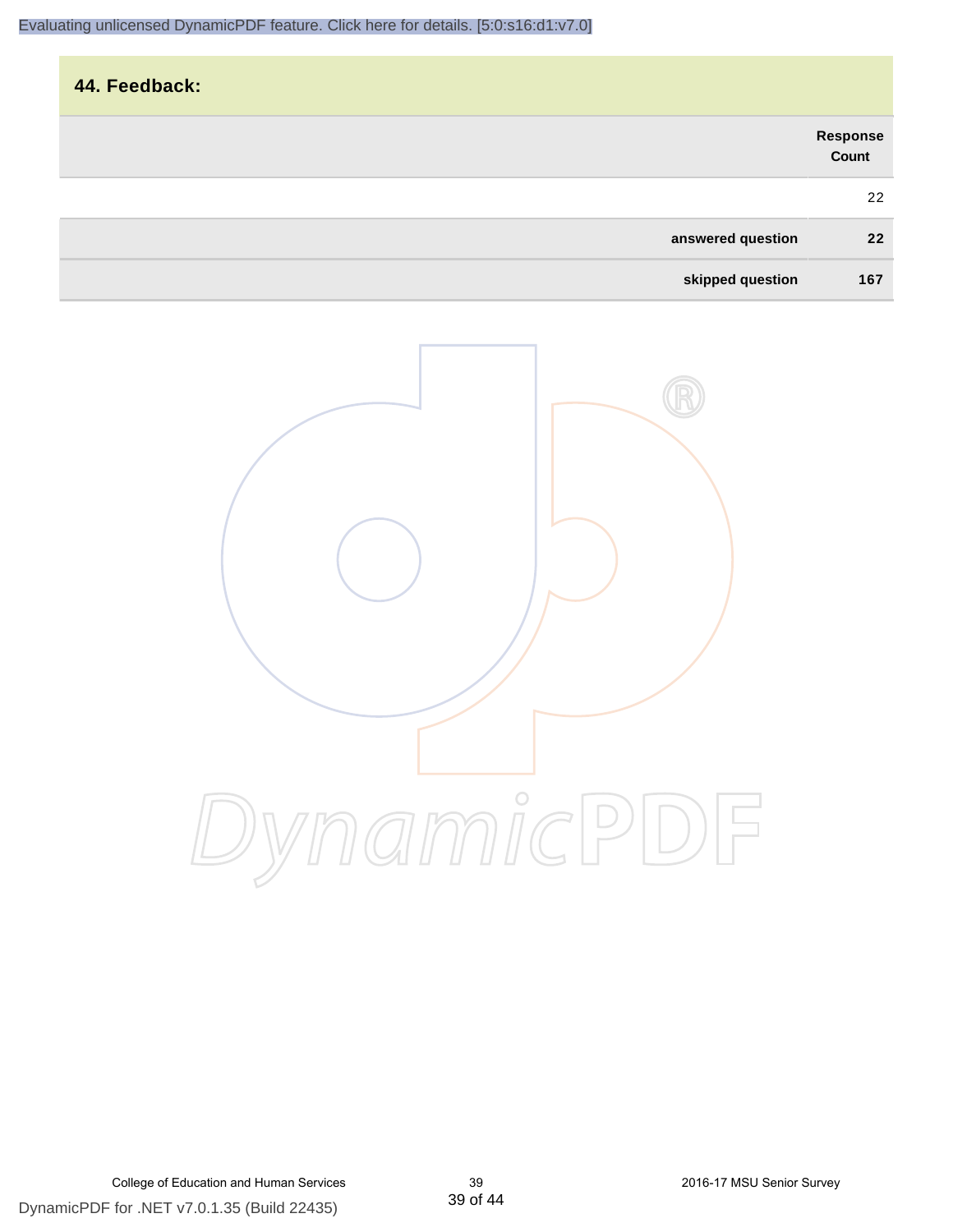|                                                 | Response<br><b>Percent</b> | <b>Response</b><br>Count |
|-------------------------------------------------|----------------------------|--------------------------|
| Accounting                                      | 0.0%                       | $\mathbf 0$              |
| Advertising                                     | 0.0%                       | $\mathbf 0$              |
| <b>Business Administration</b><br>(associate's) | 0.0%                       | $\mathbf 0$              |
| <b>Business Administration</b><br>(bachelor's)  | 0.0%                       | $\pmb{0}$                |
| <b>Business GIS (certificate)</b>               | 0.0%                       | $\,0\,$                  |
| <b>Computer Information Systems</b>             | 0.0%                       | $\pmb{0}$                |
| <b>Computer Science</b>                         | 0.0%                       | $\pmb{0}$                |
| Economics                                       | 0.0%                       | $\mathbf 0$              |
| Finance                                         | 0.0%                       | $\mathbf 0$              |
| <b>Graphic Communications Media</b>             | 0.0%                       | $\mathbf 0$              |
| <b>International Business</b>                   | 0.0%                       | $\pmb{0}$                |
| Journalism                                      | 0.0%                       | $\pmb{0}$                |
| Management                                      | 0.0%                       | $\pmb{0}$                |
| Marketing                                       | 0.0%                       | $\pmb{0}$                |
| Organizational Communication                    | 0.0%                       | $\pmb{0}$                |
| <b>Public Relations</b>                         | 0.0%                       | $\pmb{0}$                |
| <b>Television Production</b>                    | 0.0%                       | $\mathbf 0$              |
| <b>Telecommunications Systems</b><br>Mgmt       | 0.0%                       | $\pmb{0}$                |
|                                                 | answered question          | $\pmb{0}$                |
|                                                 | skipped question           | 189                      |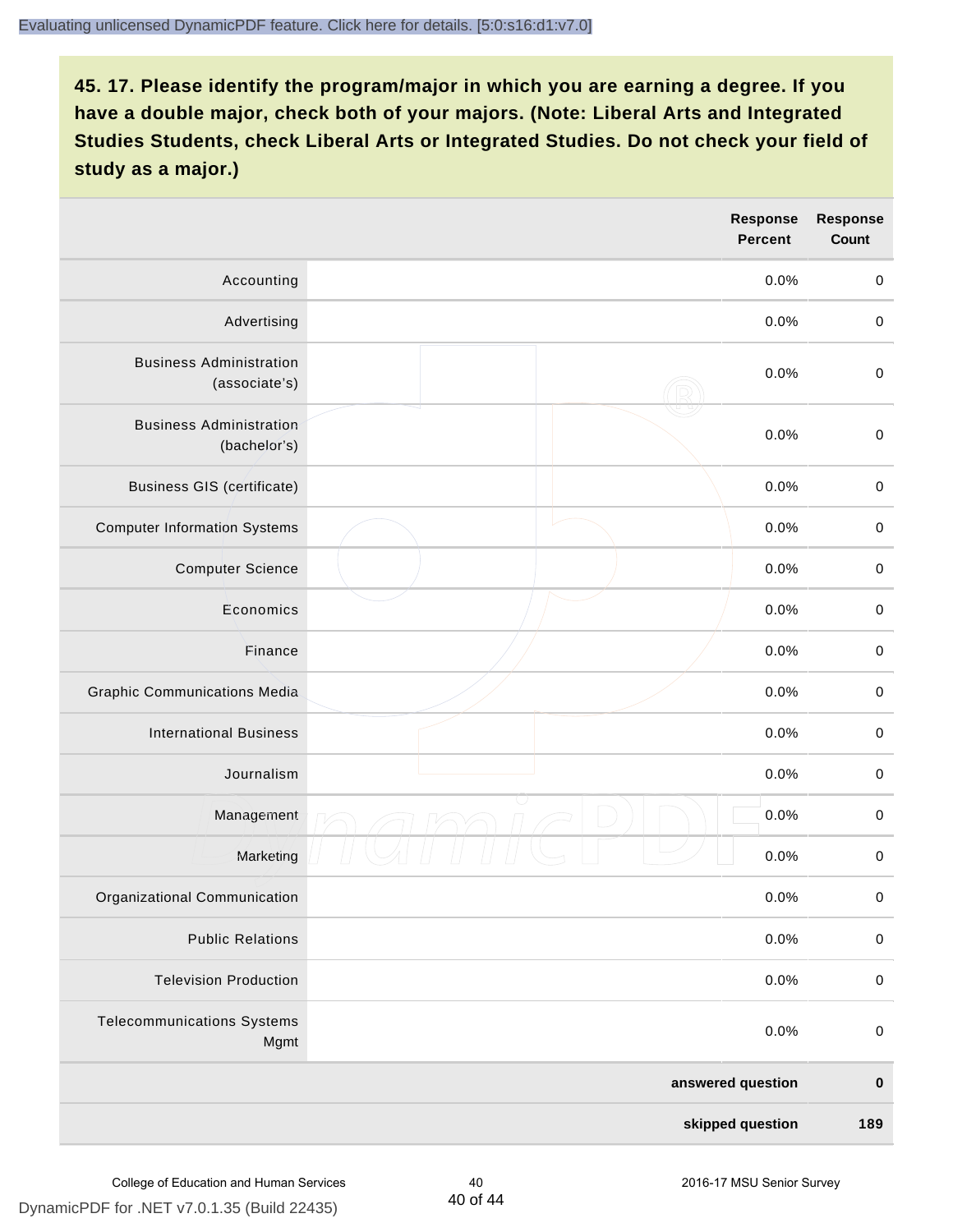| <b>Career &amp; Technical Education</b><br>(associate's) | 0.0%              | $\pmb{0}$   |
|----------------------------------------------------------|-------------------|-------------|
| <b>Career &amp; Technical Education</b><br>(bachelor's)  | 0.0%              | $\mathbf 0$ |
| <b>Criminal Justice</b>                                  | 0.0%              | $\pmb{0}$   |
| <b>Elementary School Education</b>                       | 0.0%              | $\pmb{0}$   |
| Health & Physical Education                              | 0.0%              | $\pmb{0}$   |
| Interdisciplinary Early Childhood<br>Education           | 0.0%              | $\pmb{0}$   |
| Learning & Behavior Disorders                            | 0.0%              | $\pmb{0}$   |
| Middle School Education                                  | 0.0%              | $\mathbf 0$ |
| <b>Recreation &amp; Leisure Services</b>                 | 0.0%              | $\mathbf 0$ |
| Social Work                                              | 0.0%              | $\mathbf 0$ |
| Youth & Nonprofit Leadership                             | 0.0%              | $\mathbf 0$ |
| Art                                                      | 0.0%              | $\pmb{0}$   |
| Creative Writing (BFA)                                   | 0.0%              | $\pmb{0}$   |
| English                                                  | 0.0%              | $\pmb{0}$   |
| English Education (TESOL)                                | 0.0%              | $\pmb{0}$   |
| Philosophy                                               | 0.0%              | 0           |
| <b>International Affairs</b>                             | 0.0%              | $\pmb{0}$   |
| <b>Political Science</b>                                 | 0.0%              | $\mathbf 0$ |
| <b>Public Administration</b>                             | 0.0%              | $\mathbf 0$ |
|                                                          | answered question | $\pmb{0}$   |
|                                                          | skipped question  | 189         |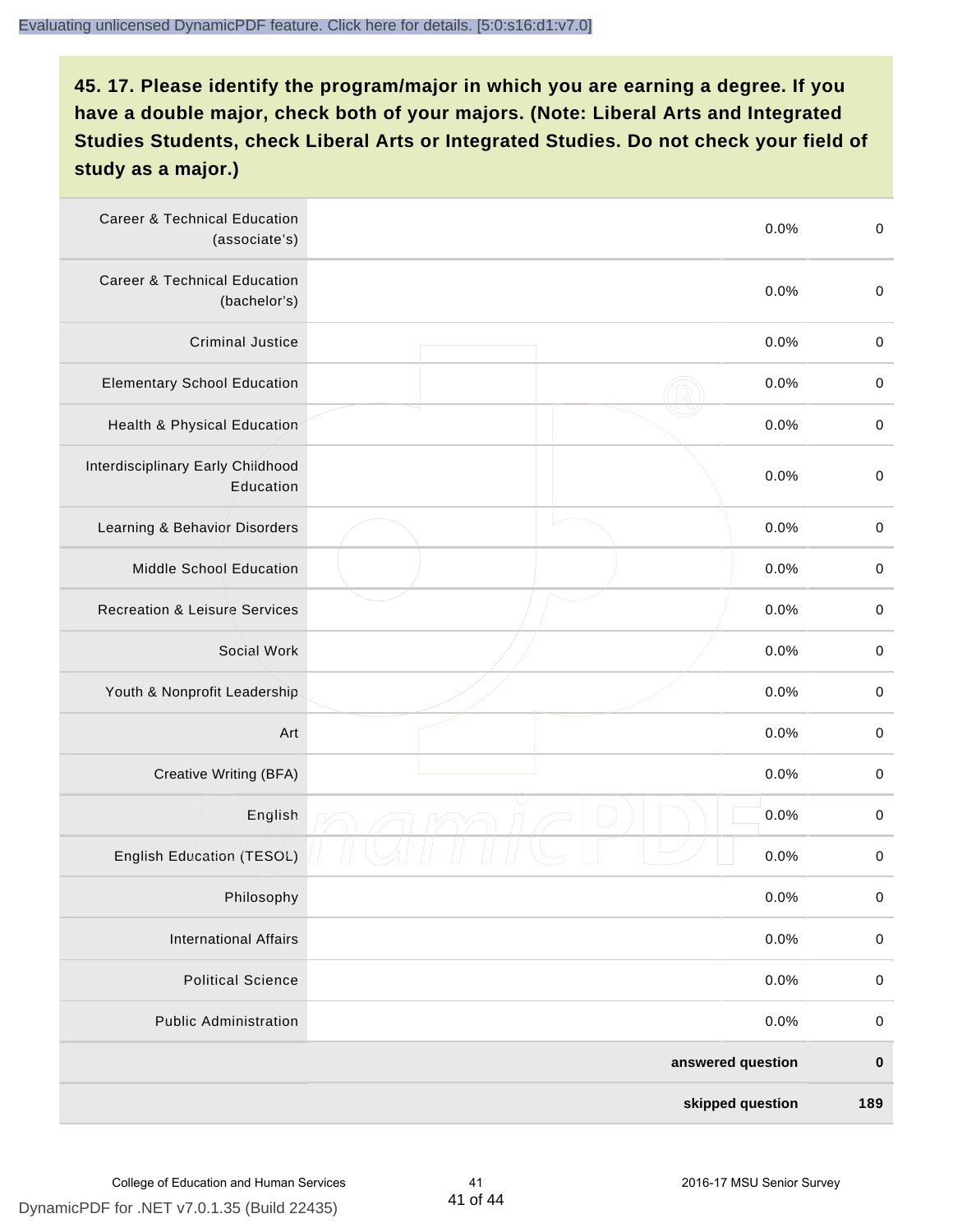| Sociology                                     |                   | 0.0%    | $\mathbf 0$ |
|-----------------------------------------------|-------------------|---------|-------------|
| History                                       |                   | $0.0\%$ | $\mathbf 0$ |
| <b>Liberal Arts</b>                           |                   | 0.0%    | $\mathbf 0$ |
| French                                        |                   | 0.0%    | $\pmb{0}$   |
| German                                        |                   | 0.0%    | $\mathbf 0$ |
| Japanese                                      |                   | 0.0%    | $\mathsf 0$ |
| Spanish                                       |                   | 0.0%    | $\mathbf 0$ |
| Music                                         |                   | 0.0%    | $\mathbf 0$ |
| <b>Music Business</b>                         |                   | 0.0%    | $\pmb{0}$   |
| Psychology                                    |                   | 0.0%    | $\mathbf 0$ |
| Theatre                                       |                   | 0.0%    | $\mathbf 0$ |
| Biology                                       |                   | 0.0%    | $\mathbf 0$ |
| Wildlife & Conservation Biology               |                   | 0.0%    | $\mathbf 0$ |
| Chemistry                                     |                   | 0.0%    | $\pmb{0}$   |
| <b>Applied Physics</b>                        | $\bigcirc$        | 0.0%    | $\mathbf 0$ |
| <b>Engineering Physics</b>                    |                   | 0.0%    | $\mathbf 0$ |
| Physics                                       |                   | 0.0%    | $\mathbf 0$ |
| Geosciences                                   |                   | 0.0%    | $\mathbf 0$ |
| Civil Engineering Technology<br>(associate's) |                   | 0.0%    | $\pmb{0}$   |
| Civil Engineering Technology<br>(bachelor's)  |                   | 0.0%    | $\pmb{0}$   |
|                                               | answered question |         | $\pmb{0}$   |
|                                               | skipped question  |         | 189         |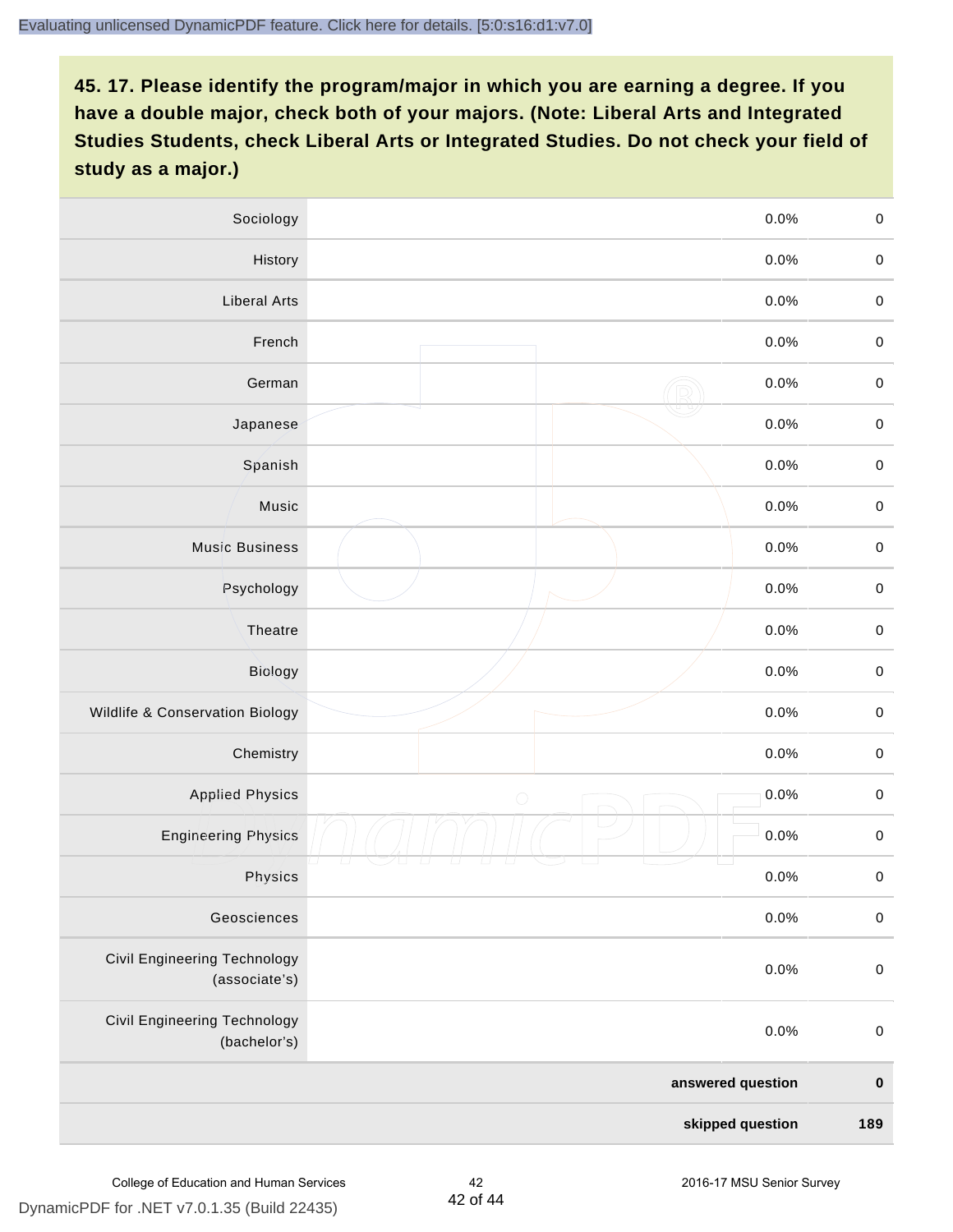| <b>Electromechanical Engineering</b><br>Technology | 0.0%              | $\mathbf 0$ |
|----------------------------------------------------|-------------------|-------------|
| <b>Engineering Graphics &amp; Design</b>           | 0.0%              | $\mathbf 0$ |
| <b>Interior Design</b>                             | 0.0%              | $\pmb{0}$   |
| Manufacturing Technology                           | 0.0%              | $\pmb{0}$   |
| Occupational Safety and Health                     | 0.0%              | $\pmb{0}$   |
| <b>Industrial Technology</b><br>(associate's)      | 0.0%              | $\pmb{0}$   |
| <b>Mathematics</b>                                 | 0.0%              | $\pmb{0}$   |
| <b>Telecommunications Systems</b><br>Mgmt          | 0.0%              | $\pmb{0}$   |
| Agricultural Science & Technology<br>(associate's) | 0.0%              | $\mathbf 0$ |
| Agricultural Science (bachelor's)                  | 0.0%              | $\mathbf 0$ |
| Animal Technology/Animal-Equine                    | 0.0%              | $\pmb{0}$   |
| Animal Technology/Vet Tech,<br>Pre-Vet             | 0.0%              | $\pmb{0}$   |
| <b>Athletic Training</b>                           | 0.0%              | $\pmb{0}$   |
| <b>Communication Disorders</b>                     | 0.0%              | $\pmb{0}$   |
| <b>Exercise Science</b>                            | 0.0%              | $\pmb{0}$   |
| Nursing                                            | 0.0%              | $\mathbf 0$ |
| Nursing/RN to BSN                                  | 0.0%              | $\pmb{0}$   |
| Nutrition, Dietetics, & Food Mgmt                  | 0.0%              | $\mathbf 0$ |
|                                                    | answered question | $\pmb{0}$   |
|                                                    | skipped question  | 189         |